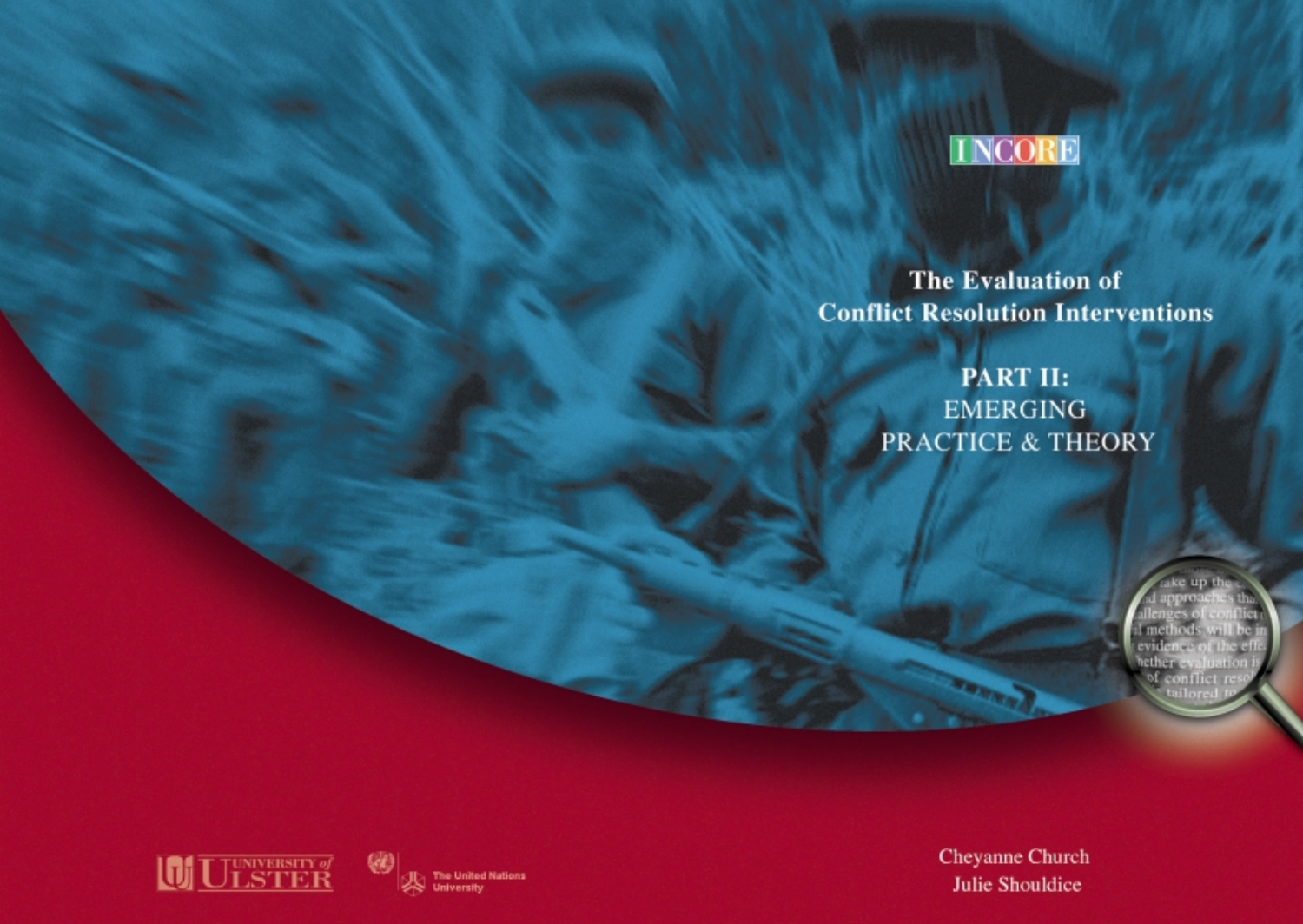*The Evaluation of Conflict Resolution Interventions, Part II: Emerging Practice and Theory*  by Cheyanne Church and Julie Shouldice

First published March 2003 by INCORE International Conflict Research (University of Ulster & The United Nations University) Aberfoyle House, Northland Road, Derry/Londonderry, Northern Ireland, BT48 7JA Website: *www.incore.ulst.ac.uk*

© INCORE

Cover Design by Mark Willett Printed by Browne Printers Ltd., Letterkenny, Ireland

All Rights Reserved

ISBN 0 9540406 3 5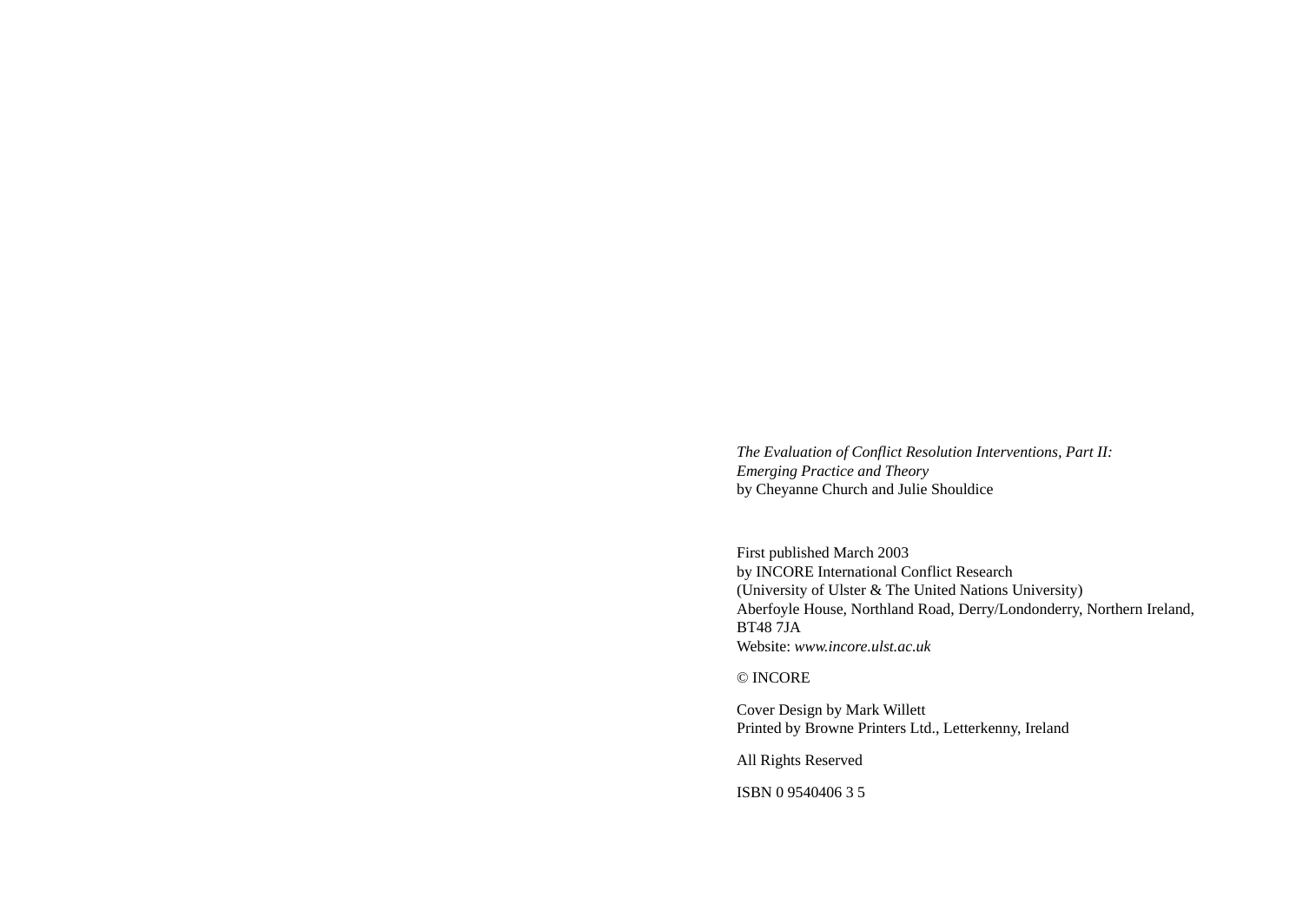## INCORE

Conflicts of an ethnic, religious, political and cultural nature continue to dominate the world's attention. Since 1990, over 150 wars have taken place, most of which are recurrent, protracted and intra-state, and there is little evidence that such conflicts will decrease significantly over the coming decades. Ninety percent of our states are now multi-identity states and most governments are having difficulty dealing positively with such diversity.

Addressing the causes, effects, solutions and post-settlement impacts of such wars has been the role of the UNU Institute for Conflict Research at the University of Ulster (INCORE) since it was established in 1993. INCORE is a joint research institute of the United Nations University and the University of Ulster. It seeks to address the management and resolution of contemporary conflicts through research, training, practice, policy and theory. INCORE's vision is of a world where the knowledge and skills exist to make non-military management of ethno-political conflict the norm.

*The Research Unit* undertakes, commissions and supervises research of a multidisciplinary nature, particularly on post-settlement issues, governance and diversity, and research methodology in violent societies. The *Policy and Evaluation Unit* is committed to bridging the gaps between theory, practice and policy. It seeks to ensure that conflict-related research and practice is incorporated into grassroots programming and governmental policy.

#### INCORE

University of Ulster Aberfoyle House Northland Road Derry/Londonderry BT48 7JA Northern Ireland

Tel: + 44 (0)28 7137 5500 Fax: + 44 (0)28 7137 5510 Email: incore@incore.ulst.ac.uk Website: *www.incore.ulst.ac.uk*

## ACKNOWLEDGEMENTS

The authors gratefully acknowledge the support of the Joseph Rowntree Charitable Trust and the Northern Ireland Office of the First Minister/Deputy First Minister without which this type of research could not be done. The contribution of Helen Barnes to the research and analysis that formed the foundations of the theories of change section was greatly valued and much appreciated. Thanks are also extended to a number of individuals whose contribution and patience was significant in the completion of this work; Helen Lewis and Scott Baker for their stamina in the arduous process of note taking during the Northern Ireland workshop and Corona Joyce whose attention to logistical detail made the meeting happen. Finally grateful thanks are extended to all of those who gave their time to attend the Northern Ireland workshop and who provided comments and feedback. A special thanks is also given to Mari Fitzduff, Executive Director of INCORE - without her patience, guidance and support, this project would not have taken shape.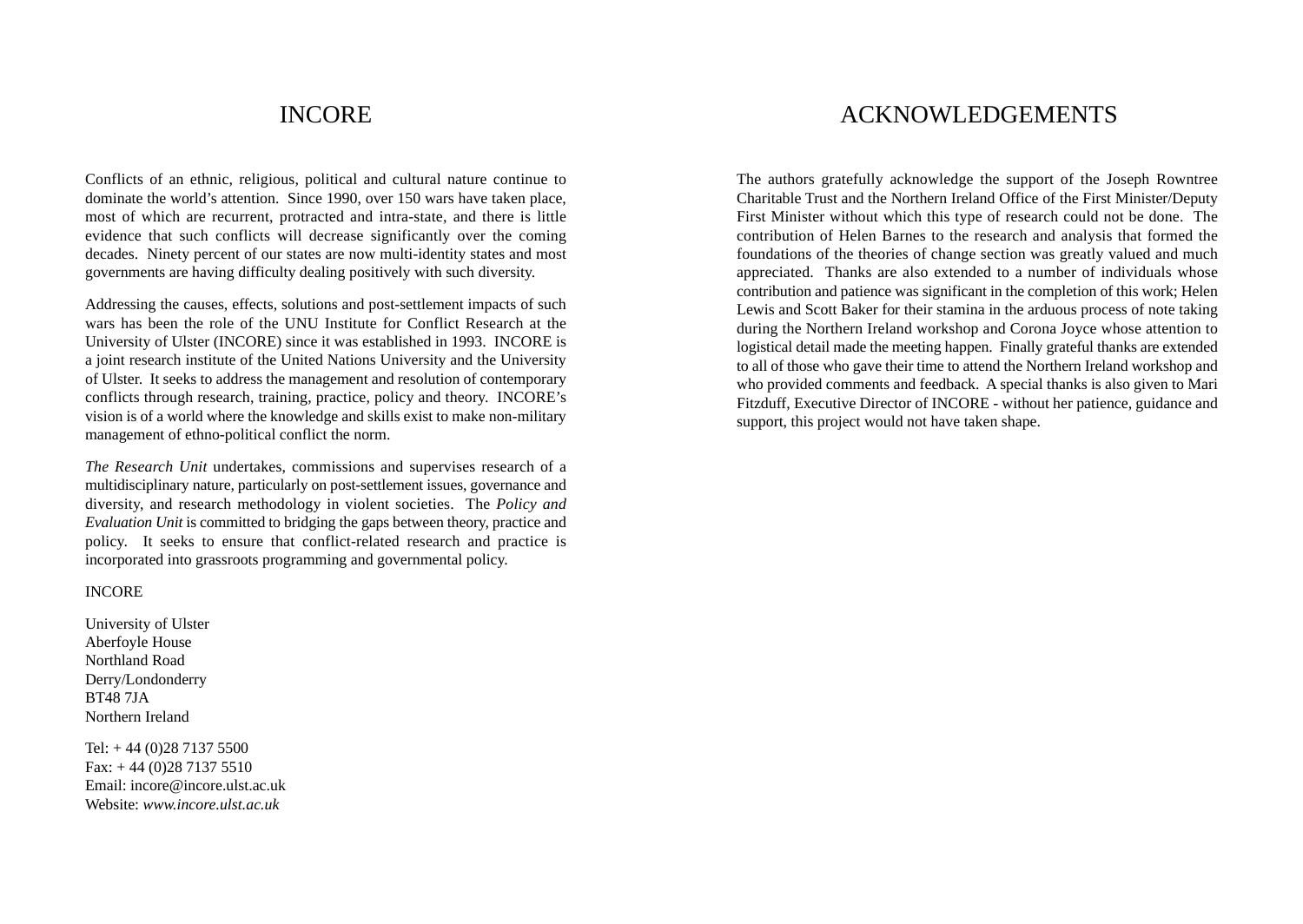## **CONTENTS**

| II. Emerging Practice in the Evaluation of Conflict Resolution Interventions  9    |  |
|------------------------------------------------------------------------------------|--|
|                                                                                    |  |
|                                                                                    |  |
| III. Emerging Theory in the Evaluation of Conflict Resolution Interventions  23    |  |
|                                                                                    |  |
|                                                                                    |  |
| Appendix I                                                                         |  |
| Research Resources: Evaluation and Theories of Change  46                          |  |
| Appendix II<br>Participant Directory, Conflict Resolution & Evaluation Meeting  48 |  |
|                                                                                    |  |
|                                                                                    |  |

## **PREFACE**

*This paper is the result of the second phase of the UNU/INCORE*<sup>1</sup> *research project on the evaluation of conflict resolution interventions. The first phase sought to identify the current perceptions, attitudes and practices regarding evaluation held within the conflict resolution practitioner, funder and evaluator communities. It resulted in a publication,* The Evaluation of Conflict Resolution Interventions: Framing the State of Play, *which provides readers with information about current practices in the field and a possible framework regarding the different uses of evaluation from a learning perspective.*<sup>2</sup> *Additionally, it summarises the major questions and challenges facing those involved in this work and offers guides to resources on a variety of topics related to conflict resolution evaluation (CRE).*

*Phase Two of this project saw a meeting convened of 24 individuals from around the world who are actively engaged with issues related to conflict resolution and evaluation (see Appendix 2 for full participant list). Held in Northern Ireland, July 4-5, 2002 this meeting/workshop sought to advance the discussion around a number of the questions and challenges raised during the original research. Throughout the two days of intensive discussions four themes were identified as crosscutting through a number of these questions and challenges. This paper not only captures the essence of the discussion around these emerging themes but also aims to further develop the issues through research and analysis.* 

*The two publications resulting from this project are complimentary in nature but are intended to stand alone. Whereas the first publication offers a comprehensive presentation of the current activity in CRE, this piece narrows its focus to themes that emerged from the discussions of the questions and challenges in this area. Reading part one will give the reader a broader understanding of CRE but is not a prerequisite to understanding this work.*

<sup>1</sup> The United Nations University's International Conflict Research Centre at the University of Ulster (UNU/INCORE) seeks to address the causes, effects, solutions and post-settlement impacts of violent conflict. Further information may be found at www.incore.ulst.ac.uk.

<sup>2</sup> This document may be ordered from INCORE or is available on-line at http://www.incore.ulst.ac.uk/home/policy/projectsumm.htm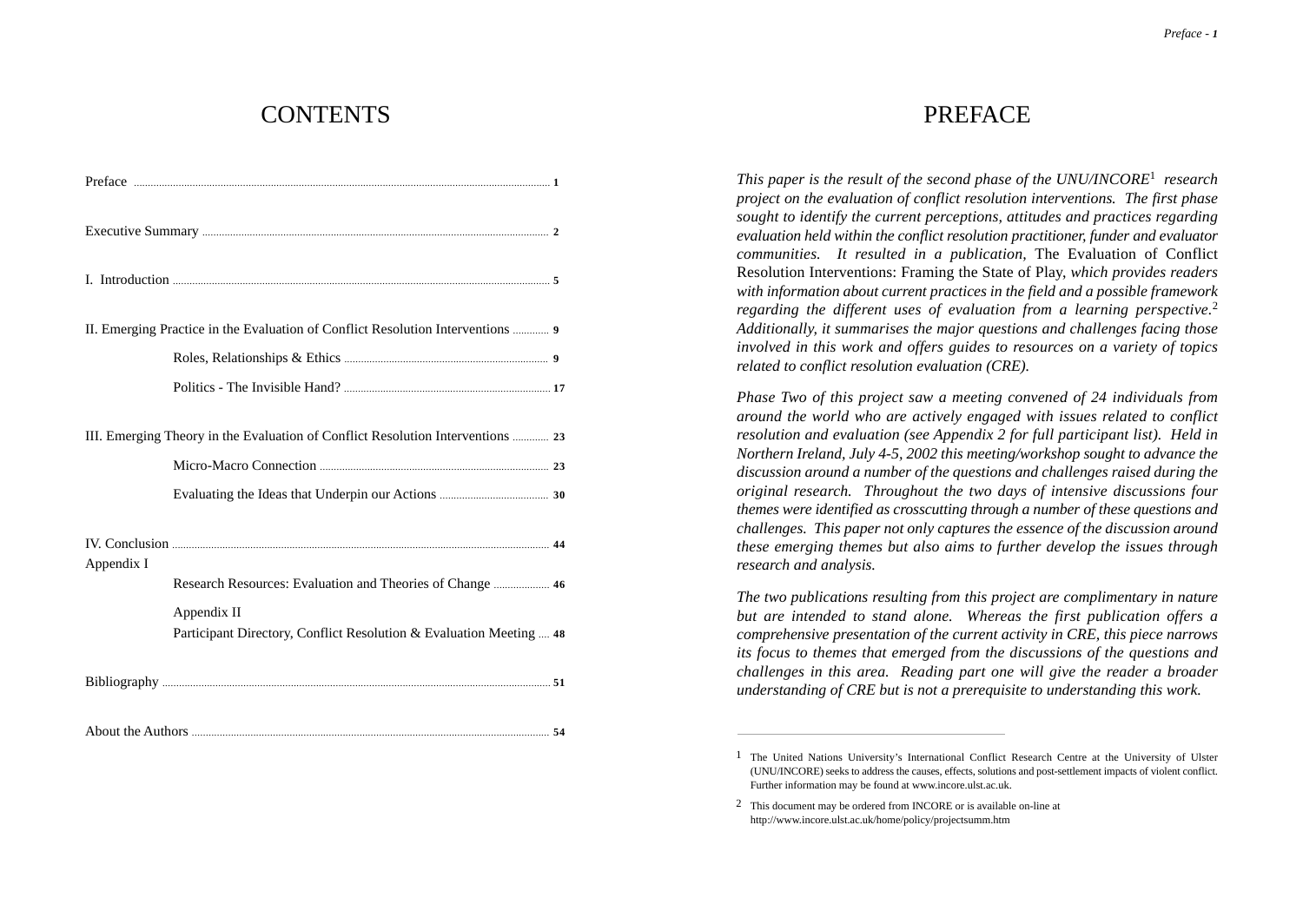## EXECUTIVE SUMMARY

Evaluation has the potential to contribute to learning and to improve the conflict resolution projects that are implemented in the field. Yet, many of the evaluation approaches that are currently in use cannot be adapted for implementation in conflict resolution (CR) environments, where the context is constantly changing and the time-frame for results can extend over years or even generations. Furthermore, the fear exists that evaluation may expose the fact that conflict resolution might not achieve the results that have popularly been attributed to its work.

However, despite the challenges, valuable information can be gained through the evaluation process. This paper seeks to summarise thinking on a number of the challenges that have been encountered by conflict resolution evaluators in the hopes of enhancing evaluation practice and therefore its potential contribution to this field.

#### **Emerging Practice**

As evaluations of conflict resolution projects become more common, those who are actively engaged in this work highlighted two areas for consideration - the evaluator and politics. Each of these areas is broken down into a number of issues:

#### *The Evaluator*

*Roles of the CR Evaluator:* A CR evaluator can take on different roles depending on the goal or purpose of the evaluation. A typology of roles - the 'operative', the 'consultant' and the 'learning facilitator'- provide a continuum of responsibilities for the evaluator.

*Level of Engagement:* There is also a spectrum of engagement between the evaluator and the project. At one end is the external evaluator with no previous interaction with the project. At the other end is selfevaluation, conducted by people internal to the project. In the middle is a range of options with a compromise between these extremes.

*Ethical Responsibilities:* An evaluator has the responsibility both to do no harm and to examine whether the evaluation itself is ethically responsible. Developing a code of conduct for CR evaluators is one possible way in which this challenge could be addressed.

#### *Politics*

*Politics of Selection:* Decisions about factors such as when the evaluation is undertaken, the duration of the evaluation, the questions to be answered and the type of feedback process, can be politically motivated. This can affect the credibility and value of the evaluation's findings. However, in some circumstances, these decisions are made out of expediency or ignorance, rather than political motives. In such cases, awareness of this challenge is a useful tool for mitigation.

*Politics of Dissemination:* The issue of who owns the evaluation and who determines its distribution can affect the information that is provided through the process. These factors have the potential to impact on future programming, funding and policy decisions.

### **Emerging Theory**

Through discussion with experienced evaluators, practitioners and funders, two gaps in the theoretical understanding of conflict resolution emerged. Exploring these gaps is not only important to evaluation but also critical to the development of the field as a whole.

#### *Micro-Macro Connection*

An important issue for the field to address is if, and if so, how, change is effected beyond the direct participants in a project. By examining 'whom' the project seeks to change or influence as a base, it becomes possible to determine whether other tiers (whether individual, community, society or nation) are also influenced through the work. By developing a better understanding of what information is transferred and how, the field can develop more effective and targeted programmes.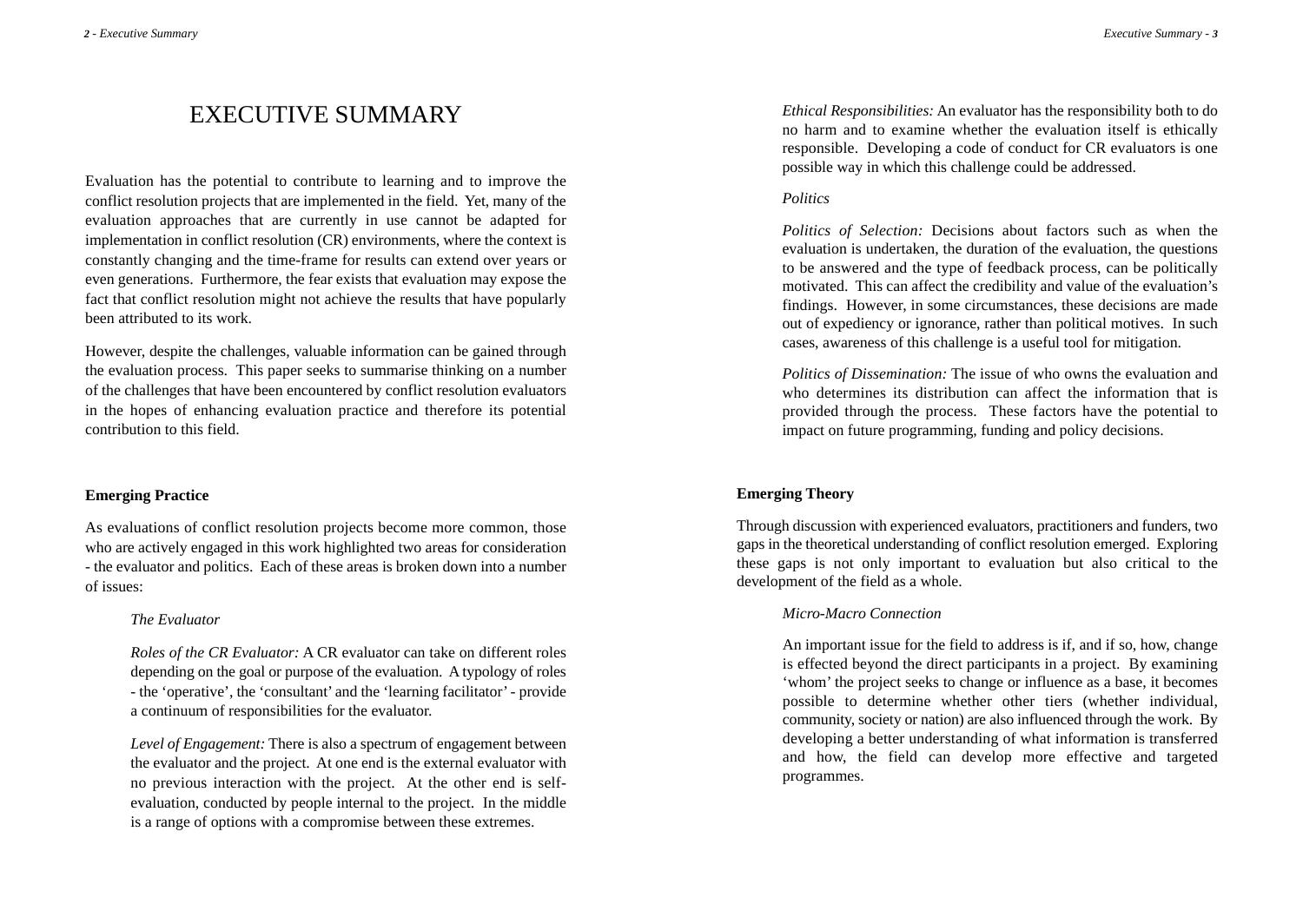#### *Evaluating the Ideas that Underpin our Actions*

Many of the theories and assumptions that underlie conflict resolution work are not articulated or explored in the evaluation process. Yet, incorporating this aspect into evaluation could help determine whether project underachievement is due to poor implementation or conceptual inaccuracies in the project design. In order to assist with this process, definitions of key concepts were clarified:

*Theories of Conflict* determine the origin(s) or cause(s) of conflict.

*Theories of Conflict Resolution* consider what needs to happen to bring about the resolution of a conflict and therefore set the overarching goal of what one is trying to achieve (e.g. equality, diversity).

*Theories of Practice* establish a method or strategy for addressing a conflict.

*Theories of Change* are generalised beliefs about how and why widespread change can be generated in a violent conflict.

*Working Assumptions about Change* refer to specific assumptions made at the level of project design and implementation about the transformative effect of each discrete action/activity.

To understand how these different concepts interrelate, see Diagram 8 on page 37. Theory-based evaluation, which explores how and why an initiative works, provides a possible starting point for future evaluations of working assumptions and theories of change.

Sufficient experience has now been acquired in conflict resolution to allow the field to become more critical of how interventions are conducted and more sophisticated in analysing their effects. However, the information gathered through the evaluation process is often under-utilised and overly simplistic. By considering more of the factors that influence the project and its evaluation, it is hoped that better evaluations will be produced that contribute to an improvement in both practice and theory.

## INTRODUCTION

When conducted effectively, evaluation can be an essential ingredient to learning and therefore to improvements in the conflict resolution<sup>1</sup> field. It has the potential to enhance the programmatic<sup>2</sup> work that is being done at the field level, increase funder confidence about what their investment is accomplishing, and reduce public and government scepticism about the impact of conflict resolution work (Ross, 2001). However, as a field, conflict resolution (CR) tends both to fear and to avoid evaluation.

Currently, conflict resolution evaluation (CRE) is an *ad hoc* process that conforms to the needs of the moment and is limited by a lack of skills, understanding and resources. CRE is often based on generic evaluation approaches that do not meet many of the unique needs of this field. Approaches that assume a project will be conducted in a static environment with a set start and end point cannot be adapted for conflict resolution  $interv$ entions<sup>3</sup> which operate in a situation where the context is constantly changing and where the desired impacts<sup>4</sup> may not occur for years or even generations. Additionally, there is never a single interpretation of events in a conflict situation - rather multiple realities exist simultaneously for different actors and parties. A snapshot of one moment in the project misses the many dimensions in which the work is being carried out and many of the subtleties that are central to peace work (Bush, K., Meeting Discussion, 2002). By their very nature, conflict resolution interventions try to effect changes in intangible areas such as perceptions, trust, attitudes, levels of cooperation and relationships. Thus, some of the key challenges for conflict resolution

 $1$  The use of the phrase 'conflict resolution' is not meant to refer to a particular theory or ideological preference. Rather it is a general term to encompass a variety of activities and approaches to resolving disputes and transforming conflict.

<sup>2</sup> Project, programme and intervention will be used interchangeably in this paper to refer to all conflict resolution work undertaken in the field.

<sup>3</sup> The phrase 'conflict resolution intervention' is a general term referring to all initiatives developed to build peace, address the root causes of conflict, improve human security, increase recognition of human rights, bring equality, promote diversity or build new sustainable political institutions.

<sup>4</sup> An 'impact' is the positive or negative consequence of the outcomes of an intervention (either intended or unintended).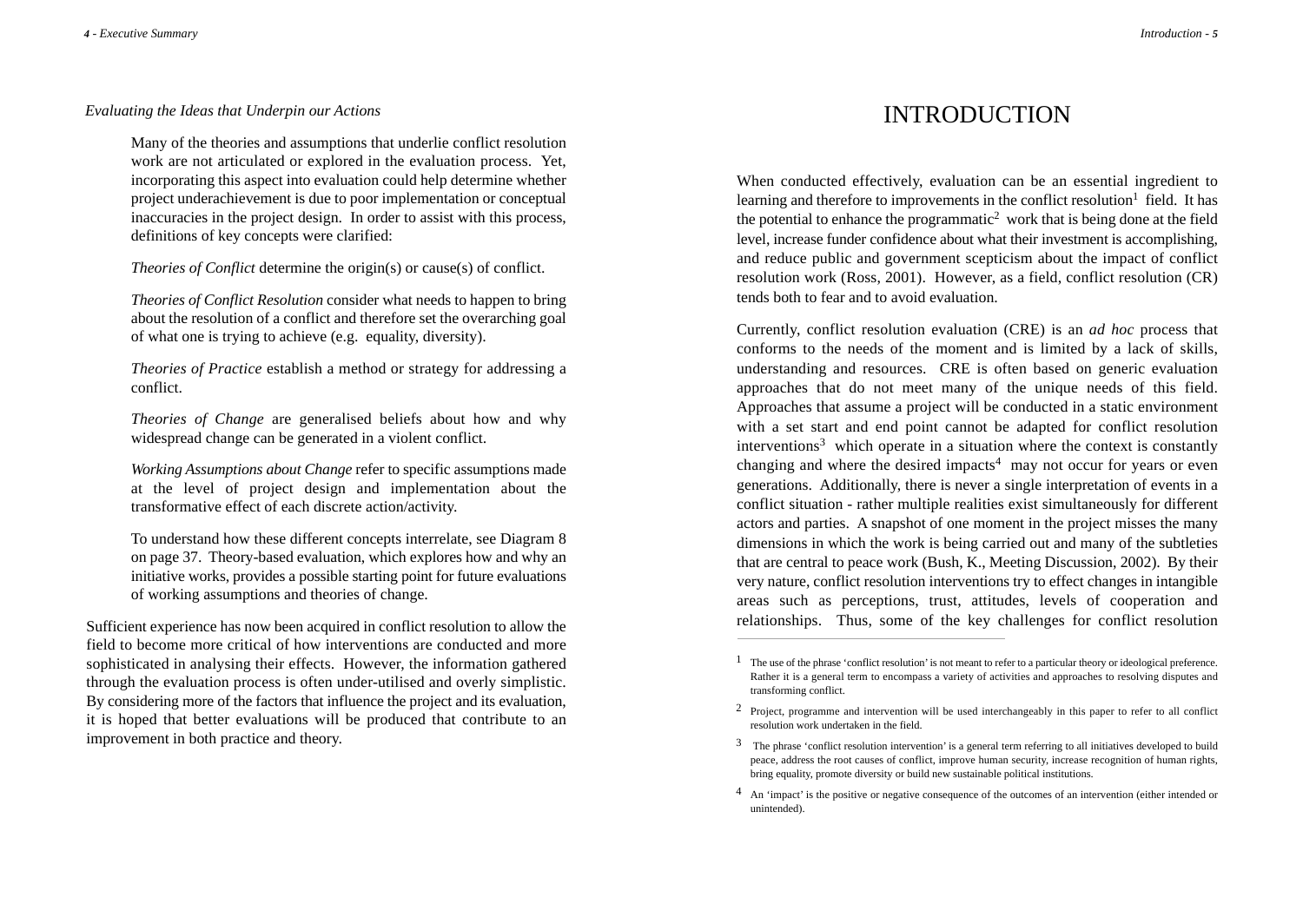evaluations are to find ways to measure these changes, to test the sustainability<sup>5</sup> of the change and to ascertain its effect on the overall peace process. The approaches used to date have had very limited success in responding to these problems.

Most conflict resolution practitioners are convinced that the work in which they are engaged is both useful and productive - an assessment often based on their own interactions and perceptions rather than on quantifiable data or qualitative research results. Evaluation is resisted because it has the potential to uncover ineffective work and/or explode myths central to the belief systems of the field. If comprehensive evaluations were to show that some of the activities undertaken in the past fifty years under the mantle of conflict resolution did not in fact lead to the anticipated ends, it could potentially undermine the credibility of the entire field. Without evaluation, however, the field loses the opportunity to benefit from a learning process that would contribute to the improvement of practice.

What constitutes successful achievement of conflict resolution goals, however, needs to be further explored and articulated by the field. The aims of many projects are abstract - such as 'improving inter-community relations' or 'creating a peaceful atmosphere'- and to be made useful these statements need to be translated into concrete and measurable accomplishments. At a theoretical level, the field needs to consider whether a project should be deemed 'successful' if it has accomplished the activities laid out at the beginning of the intervention or whether the notion of success should also include a contribution to peace writ-large<sup>6</sup>. Even in cases where good work is being done, individual projects are unlikely to be able to live up to idealistic images of directly contributing to the achievement of overall peace. Partial successes are often important and the field needs to appreciate how they matter and move a conflict in the right direction. If the bar of expectations is set too high, evaluation will highlight what has not been achieved rather than what has (Ross, M., Meeting Discussion, 2002).

Despite these limitations, evaluations of conflict resolution interventions continue to be conducted for a variety of reasons. Practitioners primarily tend to undertake evaluations to fulfil grant requirements set by funders, as well as

to learn about what did and did not work so as to improve their practice. Conversely, funders are principally motivated by a need to ensure that their own agency goals are being met by reviewing the funding allocations they have made. These differing motivations can cause frustration when they are not communicated amongst parties involved and the end results of the evaluation only serve the needs of one actor (Church and Shouldice, 2002).

Discussions about differing motivations, expected outcomes and relationships in the evaluation process often lead to an examination of the role of power in relationships between stakeholders - practitioners, evaluators, funders and project participants/beneficiaries. The conflict resolution field is uncomfortable with the concept of 'power' and tends to reject realist powerbased notions of analysis, instead approaching issues from a collaborative and cooperative perspective. This discomfort provokes resistance to engaging deeply in dialogue about, and implementation of, evaluation because such engagement would require addressing issues of power directly (Hoffman, M., Meeting Discussion, 2002).

Despite the aforementioned challenges, useful information can be gleaned through the evaluation process in many cases. However, this learning is rarely internalised in the organisation or disseminated within the field. The evaluation processes have traditionally had few opportunities to feedback and interactively share the reflections of the evaluator with practitioners. Moreover, few practitioners have the time and space to consider the comments and recommendations emerging from the evaluations (Gormley-Heenan, C., Meeting Discussion, 2002). Competitiveness between conflict resolution agencies, particularly for funding, has also decreased the motivation to share lessons about practice (Church, M., Meeting Discussion, 2002). Finally, even if individual projects or practitioners have the opportunity to learn from the evaluations in which they participate, this information needs to be translated into policy if it is to be institutionalised.

This paper is the second publication resulting from a research project to explore evaluation and conflict resolution interventions. The first paper<sup>7</sup> aimed to identify and summarise the state of evaluation within three communities in this field; practitioners, funders and evaluators. In the process, it raised a series of

<sup>5</sup> 'Sustainability' refers to the durability of an intervention's results after it has concluded.

<sup>6</sup> 'Peace writ-large'is a concept borrowed from the Reflecting on Peace Practice Project (www.cdainc.com/rpp) that refers to 'peace in the big picture' or the overall situation in the country.

<sup>7</sup> Church, C. and Shouldice, J. (2002). *The Evaluation of Conflict Resolution Interventions: Framing the State of Play*. Derry/Londonderry: INCORE. (ISBN: 0 9549 4061 9 or available online at http://www.incore.ulst.ac.uk/home/policy/projectsumm.htm)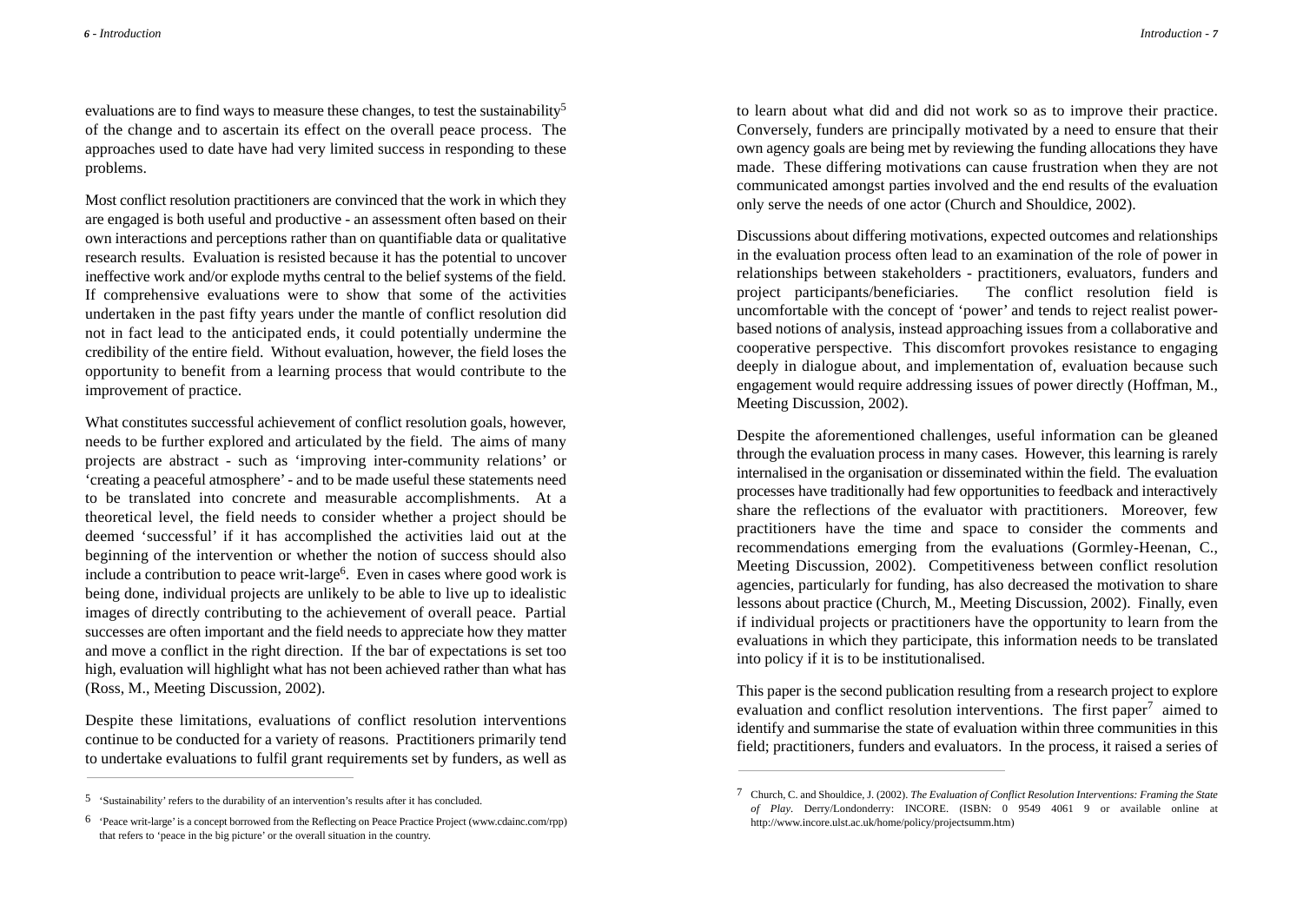questions and challenges that warranted further investigation and discussion. To this end the second phase of the project convened a meeting of twenty-four individuals engaged in these issues. During this meeting four issues emerged that were cross-cutting to a number of the questions and challenges.

This paper seeks to summarise and advance the thinking on these nascent themes. The discussion of themes, digested from a spectrum of experiences of individuals who are actively engaged in CRE, does not merely summarise the meeting dialogues, however, but also incorporates independent research and analysis. The themes include both emerging practice for conducting evaluations, and theoretical gaps and questions that the field of conflict resolution needs to address in order to advance. Although the gaps in theory are not necessarily areas commonly under consideration when conducting an evaluation, advancements in such thinking would significantly improve an evaluation's capacity to accurately assess the outcomes<sup>8</sup> and impacts of programmes. In turn, this would provide substantial benefit to the field as a whole.

# EMERGING PRACTICE IN THE EVALUATION OF CONFLICT RESOLUTION INTERVENTIONS

As the evaluation of interventions gradually becomes more common, a body of expertise will develop that can feed into and improve the evaluation process' ability to handle the nuances of conflict programmes. A nascent pool of information is already beginning to develop, as was evidenced in the 2002 meeting in Northern Ireland. Two main areas for consideration emerged: the way an evaluator interacts with stakeholders and the politics surrounding the evaluation process.

#### **Emerging Practice: Roles, Relationships & Ethics**

The interaction between the evaluator and the stakeholders encompasses three issue areas. First is a discussion of the different roles that a CR evaluator can play. Second is a reflection on the varying levels of engagement that an evaluator can have with a project while still maintaining credibility. Both of these issues illustrate a tension between detached and participatory stances. Finally, there is a consideration of the ethical responsibilities inherent to conducting evaluations. By documenting and disseminating the learning of the participants from the Northern Ireland meeting, it is hoped that others involved in conflict resolution evaluation will benefit from their experience.

#### *I. Emerging Roles of the CR Evaluator*

Mirroring advancements made in general evaluation several years ago (Weiss, 1998), a diversity of roles for the conflict resolution evaluator is becoming evident. The function an evaluator plays in the process is primarily dependent on the goal or purpose of the evaluation. However, there are a number of other factors that influence this decision such as the parameters set by the evaluation commissioner, the time and money available for the evaluation, the scope of the evaluation and the source of the funds. These aspects contribute to the determination of who the most appropriate evaluator would be.

<sup>8</sup> An 'outcome' is the short-term change that results from an intervention's activities.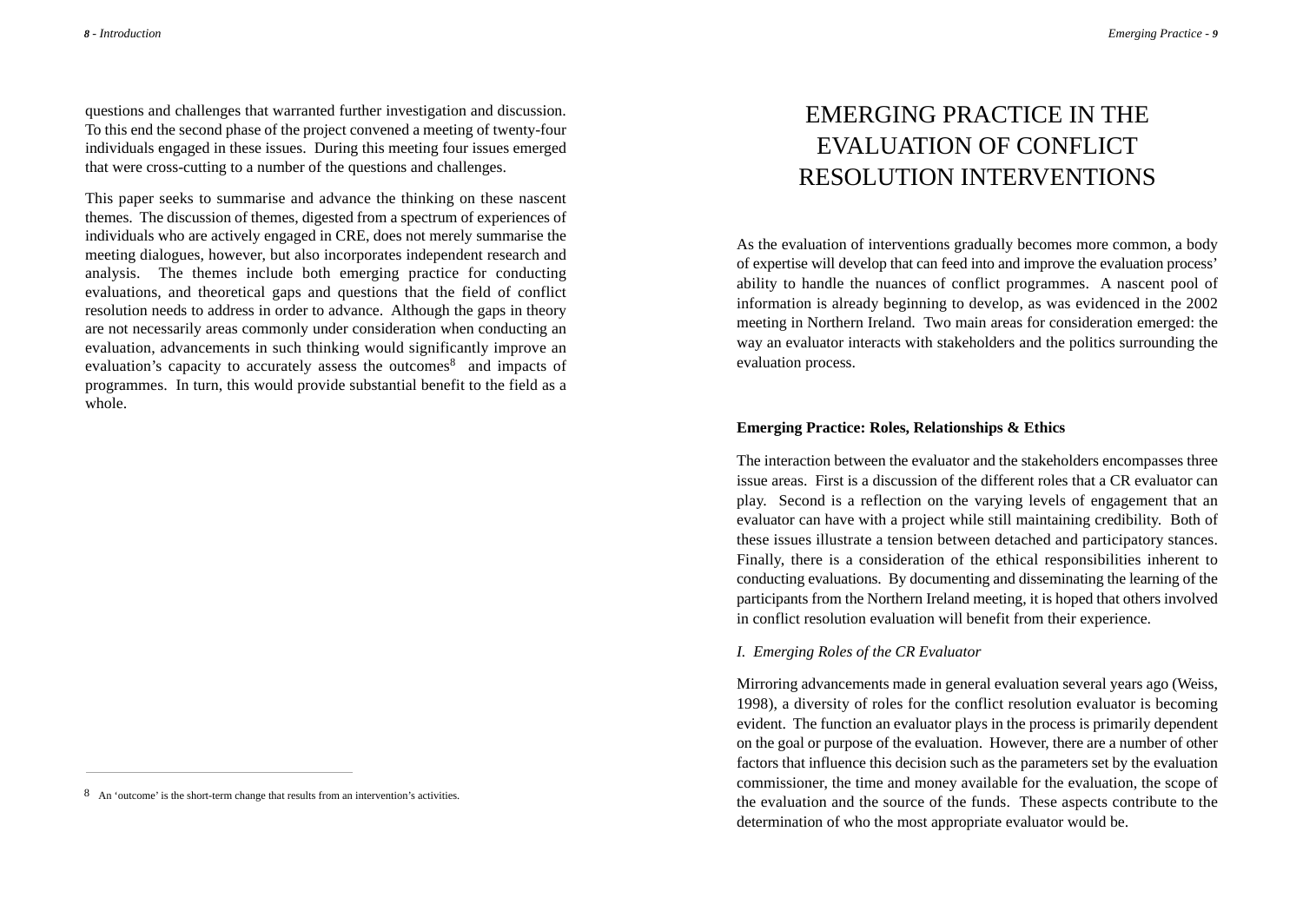Emerging practice suggests that there are three different roles an evaluator can adopt: operative, consultant and learning facilitator. The roles are presented here as a typology in order to illustrate the spectrum of options. This typology should not be interpreted as a hierarchy of choices, as each of these roles is useful in different situations. As can be seen in the Function column of Diagram 1, each role builds upon or adds to the previous. It is important for stakeholders not only to be aware that evaluators'functions can differ but also to take the time to determine which role is best suited for the type of evaluation to be performed and to set the parameters of the evaluation accordingly. Careful selection of the role that the evaluator is to play will help to define the results expected through the evaluation, which, in turn, leads to fewer misunderstandings and frustrations about motives and expectations between participating stakeholders.

#### *Diagram 1: Roles of Evaluators*

| Operative               | Function                                                                                                                                         | Commonly<br>Instigated                                                      | Stakeholder<br>Involvement                                                                            | Output                                                                                                                                   |
|-------------------------|--------------------------------------------------------------------------------------------------------------------------------------------------|-----------------------------------------------------------------------------|-------------------------------------------------------------------------------------------------------|------------------------------------------------------------------------------------------------------------------------------------------|
|                         | Describe project<br>Conduct logical analysis<br>Assess objective<br>achievement                                                                  | Project<br>conclusion                                                       | Primarily controlled<br>by evaluator who<br>convenes relevant<br>stakeholders                         | <b>Assessment Report</b>                                                                                                                 |
| Consultant              | All of the above $+$<br>Expand survey to include<br>unintended and negative<br>impacts<br>Establish means to 'use'<br>evaluation results         | End of pilot<br>project or end<br>of new phase in<br>established<br>project | Led by evaluator<br>Joint process for<br>establishing usefulness<br>and learning                      | <b>Assessment Report</b><br>Feedback Workshops<br>at end of the process                                                                  |
| Learning<br>Facilitator | All of the above $+$<br>Actively engage in driving<br>project development<br>Attempt to link project<br>learning into the larger<br>organisation | Beginning<br>of the project<br><b>Runs</b><br>throughout                    | <b>Evaluator</b> facilitates<br>stakeholders<br>All actors empowered<br>to engage with the<br>process | <b>Assessment Report</b><br>Feedback workshops<br>throughout process<br>Future<br>Recommendations<br>Establishment of<br>Learning System |

The first role - the 'operative' - sees the evaluators engaging in conventional evaluation activities. Their role is to describe the project, provide a logical analysis of what has occurred and assess the achievement of project objectives. The operative would usually be brought in at the end of a project (e.g. after a cycle of funding has ended). This type of evaluator would ensure that the project conformed to agreed parameters and that it was progressing as all stakeholders had anticipated. They would produce a report containing a description of the project and their analysis as to its achievement of success.

The second role, which has a slightly broader remit, is that of 'consultant'. Consultants would complete the same data collection as the operative but would expand their information gathering to include unintended positive and negative impacts. The primary distinction between these roles is that the consultant would also actively assist practitioners and funders with the learning process through efforts such as developing recommendations for improving the project and setting up feedback seminars to discuss their findings. This type of evaluation would be most useful for projects in a pilot or test phase, or for established projects that are elaborating new hypotheses or new practices in their work. It could also be useful in situations where practitioners want to ensure that they are using the appropriate methods and approaches to reach their desired ends. It provides both a broader exploration of the effects that the project is having within its context and an opportunity for stakeholders to revisit the findings and learn from the work.

Finally, an evaluator who engages throughout the duration of a project is the 'learning facilitator'. As before, this type of evaluator is involved in the collection of data about both intended and unintended project outcomes and impacts. However, the learning facilitator also actively drives the development of the project - and potentially the organisation. This type of evaluator would help the stakeholders to reflect on the project throughout its implementation and would assist in the determination of future actions. Learning facilitators may also be involved in the creation of plans that will push the agency forward and in developing integrated learning processes for the future.

Evaluations vary in their quality and rigour, regardless of the type of evaluator selected (Spencer, 1997; Church and Shouldice, 2002). There are no standards of good practice for such things as the scope of information to be included or frequency and quality of interaction with the project under review. This makes comparison between evaluation results unreliable and can undermine the credibility of claims of effectiveness. Similarly, there are no standards set for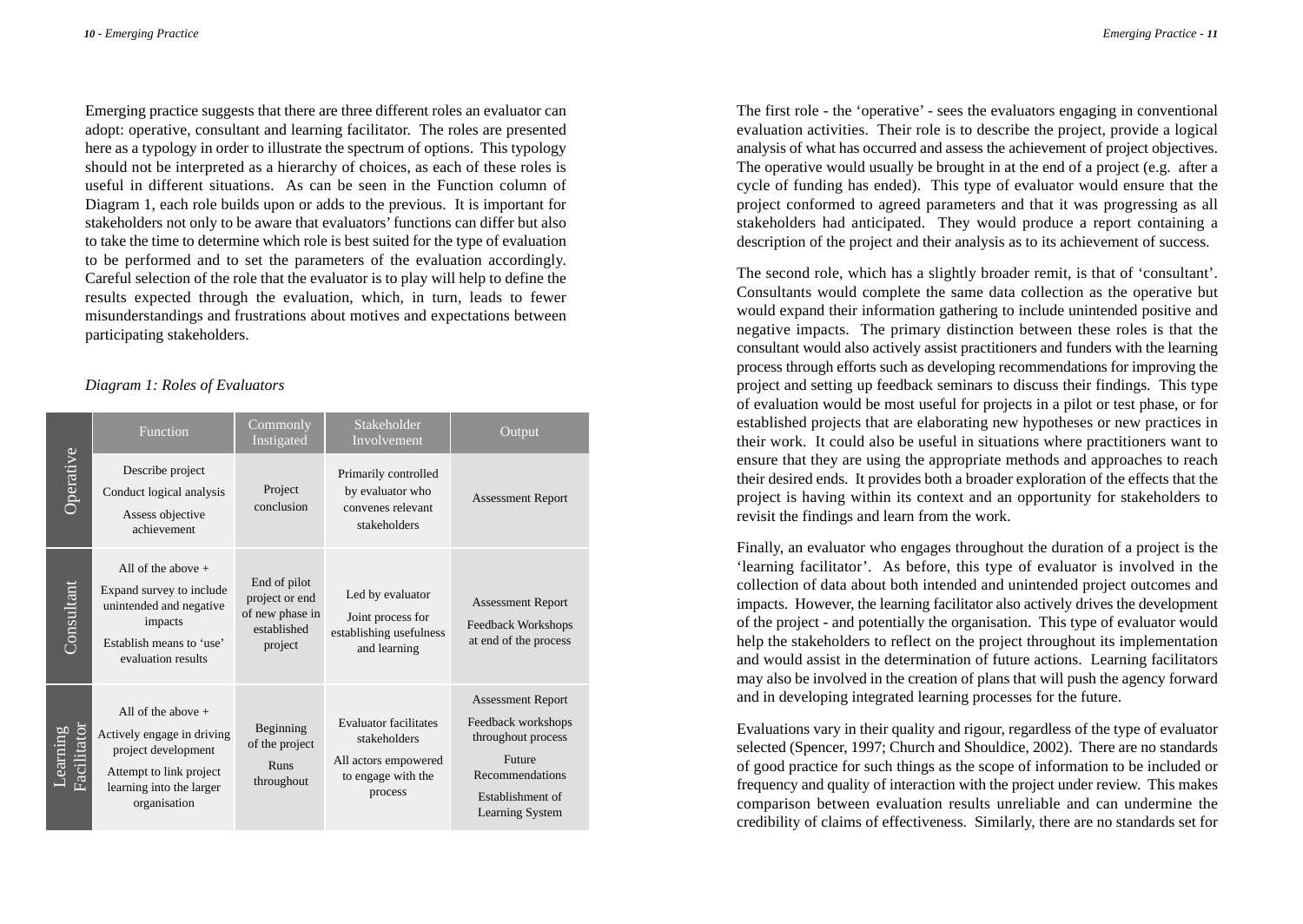the skills and knowledge needed to undertake a CR evaluation. Anecdotal evidence indicates that it is rare to find an evaluator with both evaluation methods training and conflict resolution experience. Some evaluators have received training in general evaluation methodology and some have experience working in conflict but neither are necessary criteria when undertaking a CR evaluation. Although applicable to all the roles described, conflict-specific training is of particular relevance to the consultant and learning facilitator functions. Providing recommendations for improving the project under review or suggesting ways forward for the organisation require the evaluator to have the skills and competence commensurate with such a responsibility (Church, M., Meeting Discussion, 2002). To ensure a high quality evaluation that will be useful to those engaged in conflict resolution work, the field needs to encourage training in CR-specific evaluation and find methods to recognise qualified evaluators.

### *II. The Evaluator – Project Relationship: Levels of Engagement*

Although popular perception holds that the only credible evaluator is an external evaluator (Church and Shouldice, 2002), other levels of engagement are now being explored in conflict resolution work. The differing degrees of engagement between the evaluator and the project can be conceptualised as a spectrum, ranging from external evaluation to self-evaluation, as depicted in Diagram 2.

*Diagram 2: Spectrum of Evaluator Engagement* 



Located at one end of the spectrum, the external evaluator has no previous knowledge or prior interaction with the project or organisation. One of the common driving forces behind commissioning an external evaluator is the perception that only someone unbiased, neutral and removed from the project

can evaluate it objectively and transparently. However, experience in conflict resolution work has shown that utilising an evaluator who is completely ignorant of many aspects of the project can be detrimental.

There are several ways in which an external evaluator may not be the most appropriate for this type of intervention. Evaluators who are parachuted into a conflict situation where a CR project is taking place may miss important factors related to local culture and customs (Abdalla, A., Church, M., Large, J., Meeting Discussions, 2002). Moreover, it is difficult for the evaluator to understand what success has been achieved from a contextually sensitive perspective, without considering the environment in which the project is operating (Makalima, B., Meeting Discussion, 2002). Finally, any information gained during the evaluation that is not codified in their final report will be lost, including decisions about the execution of the evaluation and the weighting of factors under consideration (Parker, S., Meeting Discussion, 2002).

What happens to the credibility of the evaluator, however, if they develop an ongoing relationship with the project and the organisation? Do they lose their ability to provide neutral and unbiased assessment? Perhaps a more pertinent question to consider is the degree of importance placed on neutrality or even perceived neutrality. Some argue that an evaluator need not necessarily be unaware of the project or uninterested in its outcomes to be fair in assessing it (Austin, A., Meeting Discussion, 2002). As one evaluator explains, she can simultaneously be both 'part and apart' of the project. That is, she can be interested and engaged in what the project or organisation seeks to accomplish yet still able to evaluate the project from a detached perspective (Church, M., Meeting Discussion, 2002). One possible way to perceive this type of interaction is to compare the evaluator with a family doctor. Just like the doctor, the evaluator is expected to be professional, yet not neutral or detached from the best interests of the project. The evaluator would engage with a project over time and build up an awareness of its history and issues of concern. This would then allow for a more comprehensive and contextually relevant evaluation (Abdalla, A., Meeting Discussion, 2002). This depiction of a family doctor type of relationship moves one toward the middle of the spectrum.

Further along the spectrum, one finds a 'mixed' evaluation team made up of representatives external and internal to the organisation. This team could provide a compromise that satisfies the need for some people who are external to the project and others who maintain an ongoing attention to its development.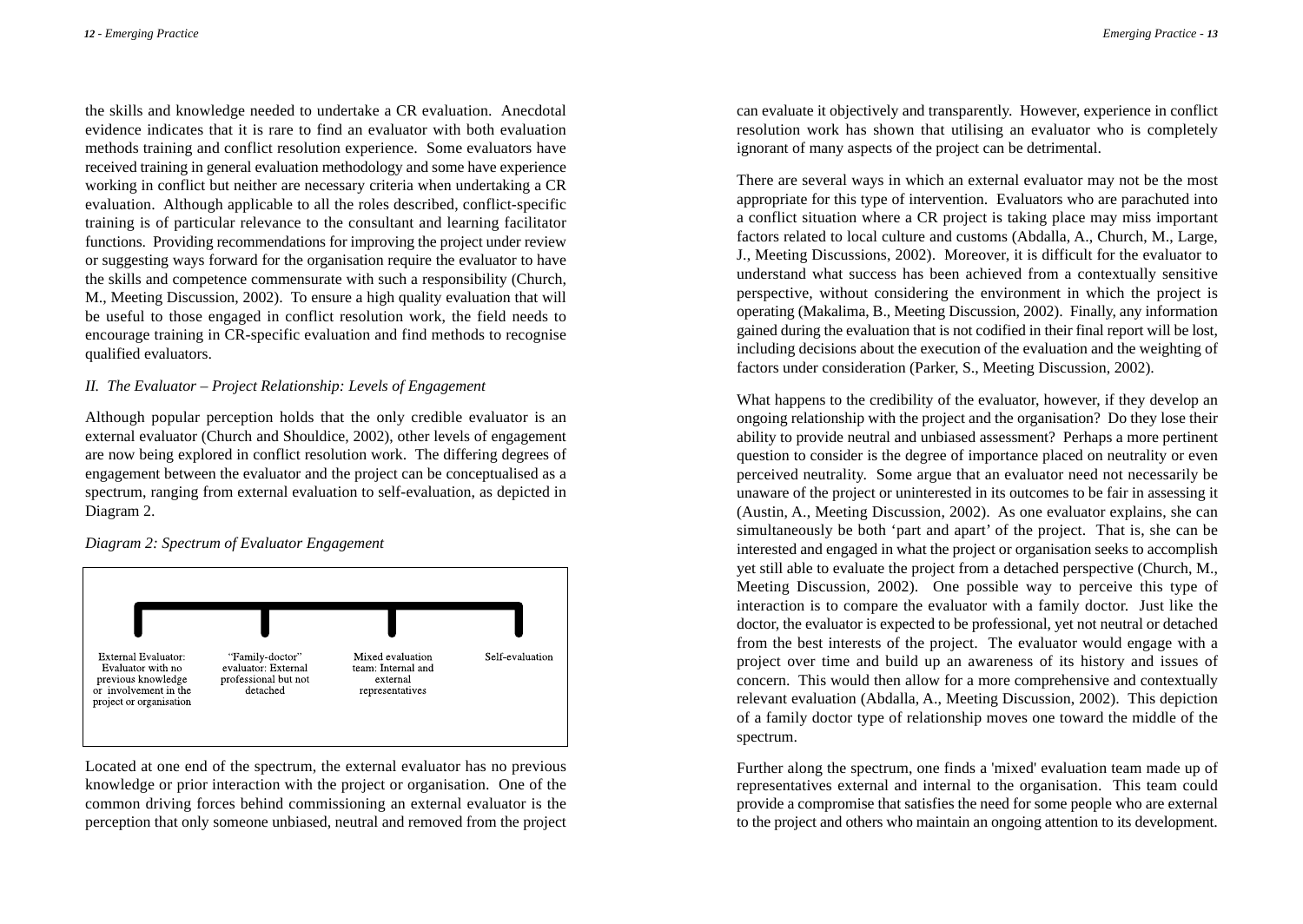This balance would offer both perspectives - an external, neutral and unbiased reflection that meets concerns about accountability and transparency, coupled with an internal understanding of the contextual evolution of the project providing a more multidimensional assessment.

This 'mixed' team approach is currently being implementing by a few pioneering agencies. One agency has implemented an evaluation structure whereby a staff member, who is not directly involved with the project but is still an employee of the implementing organisation, is included on the evaluation team. That individual is able to contribute useful background knowledge that the evaluation team needs to make its assessment and provides long-term continuity in the evaluation process. Additionally, the staff member receives a plethora of information - that can be fed back into the organisation - about the findings from the evaluation itself, as well as about considerations for structuring future projects and evaluation processes (Makalima, B., Meeting Discussion, 2002).

If participation on an evaluation team can provide a learning experience for practitioners, one might extrapolate that this could also be the case for funders - particularly desk officers. The opportunity to engage in an evaluation process would improve the feedback mechanism from field to funder and provide a different perspective on project goals and successes. Participating stakeholders would be furnished with a better comprehension of the evaluation process in general, which could in turn improve planning and implementation processes. Furthermore, funder involvement could help bridge the communication gap between funders and practitioners. While the authors acknowledge the resource implications in terms of time and finances, as well as the internal strategic planning that would be required for stakeholders to be included in some evaluation teams, the benefits to the field would be substantial.

At the other end of the spectrum is self-evaluation, whereby the people engaged in the implementation of the project conduct the assessment. This approach can be advantageous when resources, particularly money, are not available. Although not necessarily recognised as such, many elements of selfevaluation are currently used throughout the conflict resolution field as part of the monitoring process. Self-reports provide funders with regular updates on how a project is progressing, the challenges it has encountered and next steps for the project. Such reports could be expanded in both breadth and depth; responsibility for evaluation would then be placed directly with the stakeholders involved in the project.

However, two challenges would need to be addressed if this option were to be considered legitimate. First, self-reports may be overly optimistic about project achievements if their goal is to ensure continued funding rather than contributing to the body of knowledge of the field (Merson, B., Meeting Discussion, 2002). For self-evaluation to be effective, funders and practitioners alike would have to accept the importance of openness and not fear the results of their honesty. Second, the field would need to be prepared to accept the credibility of comments and reflections made by people internal to a conflict resolution programme. This would need to be considered a legitimate approach to evaluation rather than a lesser alternative to be used when no better options are available.

#### *III. Ethical Responsibilities of the CR Evaluator*

When choosing to engage in an evaluation, it was generally agreed that the evaluator accepts certain ethical responsibilities to all stakeholders involved with the project and to the integrity of the evaluation. Two aspects of this dominated the discussions at the Northern Ireland meeting. A first consideration is that the evaluators have a responsibility to 'do no harm' through their work (Large, J., Ross, M., Meeting Discussion, 2002). Although this phrase is borrowed from Anderson's work in the development and aid field, evaluations, just like the projects they study, must also be designed with care.

Evaluators need to consider the ramifications of their actions at both the individual and societal level. At the individual level, evaluators need to think about the impact of their work on local people, particularly the participants in the project. This is best expanded upon through an illustration. For some victims of violent conflict, silence can be a coping strategy. However, as part of the evaluation process they may be asked to talk about their experiences. The evaluation process therefore risks undermining the participants' coping strategy without offering the necessary support structure to provide assistance if it is needed (Goodhand, J., Meeting Discussion, 2002).

At the societal level, evaluation can potentially have an impact on the conflict in which the project is operating. For example, an evaluator enters a tense conflict situation to evaluate a cross-community dialogue project with leaders of opposing communities. The evaluator is permitted to meet with the participants in the programme because of the goodwill and trust established between the conflicting parties and the implementing agency. However, if the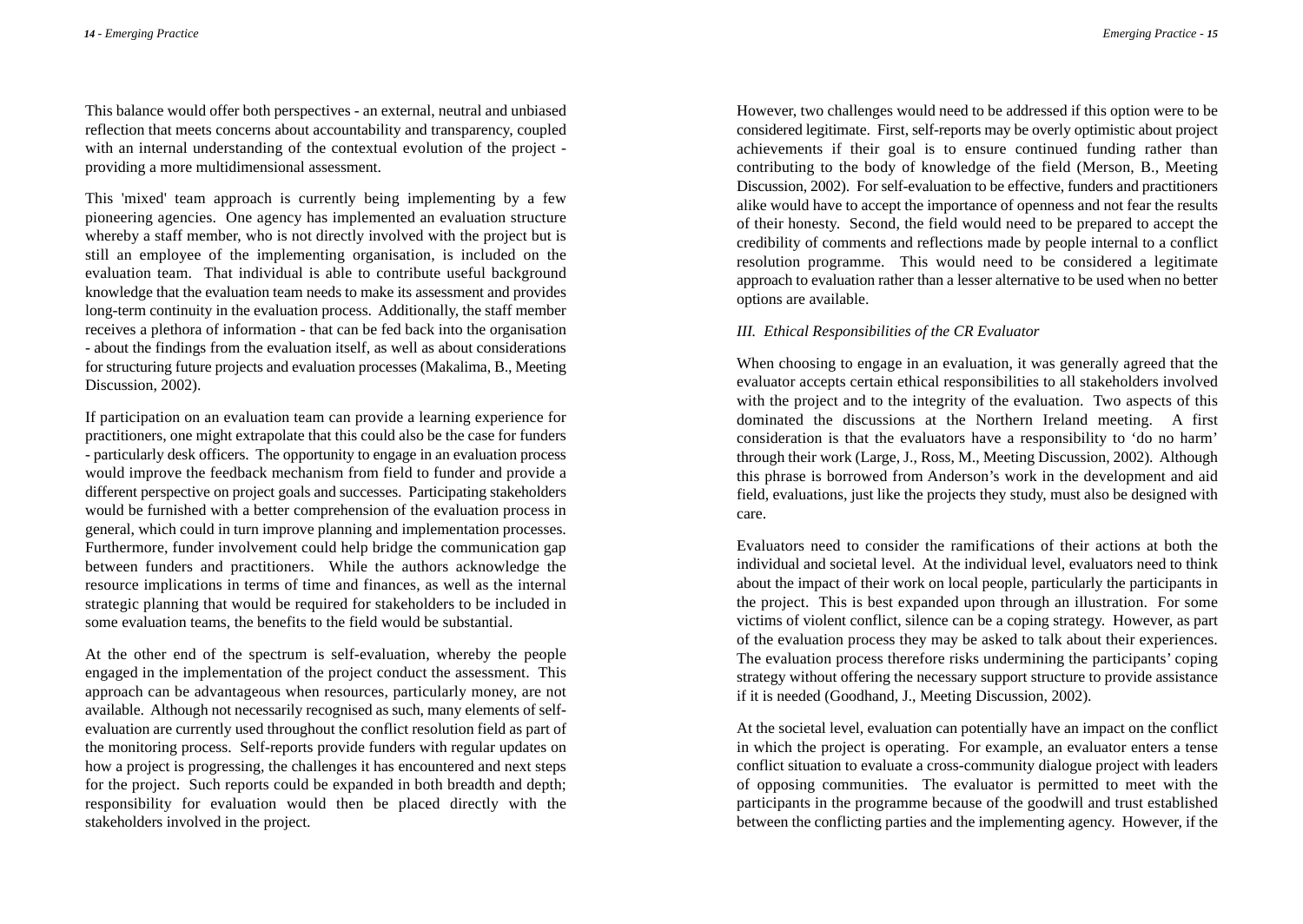evaluator does not operate within the norms of communication established by the agency (such as meeting with an equal number of representatives from each side) or is interpreted as being biased by one of the parties, this can severely damage the agency's credibility with the parties and constrain the dialogue process.

The second aspect discussed was the tension arising from determining whether an evaluator can still responsibly be involved in evaluations that have been framed in an unethical way. The decision of what constitutes an ethically responsible evaluation is, at the moment, determined by the individual evaluator. Considerations could include the exclusion of certain parties, groups or participants from the process, evaluation expectations that are unrealistic given the resources provided, or terms of reference set out in such a way that the outcome of the evaluation is predetermined.

In response to these ethical responsibilities, a number of people engaged in conflict resolution evaluation (Brusset, E., Clements, K., McKimm, C., Meeting Discussion, 2002) have suggested establishing a code of conduct for CR evaluators. Such a code could clarify many of the responsibilities of the evaluator. There is a range of issues that could constitute part of a code, such as the qualifications or skills the evaluator should possess; the expectation of integrity and honesty in completing a fair and unbiased evaluation; accountability to stakeholders involved in the project under review; particular respect and protection for project participants; and fiscal responsibility in the evaluation process. Although such codes exist for generic evaluators, $9$  the authors propose that the challenges of working in conflict merit a separate code to reflect the practical and ethical complexities of the work.

Naturally, many questions arise about who would write such a code and how it might be used. A pre-existing network or umbrella organisation would be well placed to develop such a code and establish an international association of CR evaluators. The process of joining the association could be as loose or as structured as desired by the field - from prescribing minimum qualifications for CR evaluators, to requiring only an acceptance of the guiding principles of the code of conduct.

## **Emerging Practice: Politics - The Invisible Hand?**

It is commonly recognised that there are inter-organisational politics operating on the ground and between practitioners and funders. However, there is also significant politics within the evaluation process. Stakeholders can manipulate factors in the evaluation to achieve certain ends, such as the illustration of the positive or negative impacts of a policy decision; the continuation or cessation of a project; or the encouragement or discouragement of continued investment in a particular issue or region. As illustrated by these examples, the term politics in this context refers to the manipulation of the interplay of actors and forces, with the implication that there is an attempt to alter the outcome of the activity. Commonly referred to as power-politics or power-dynamics, when negatively inspired, it can have a series of consequences, such as impeding the neutral perception of evaluation and therefore decreasing its credibility, increasing distrust between stakeholders and eroding funder-practitioner relationships. Those engaging in the process need, therefore, to recognise the potential for politics to play a role so they can take mitigating action where possible. This applies particularly to the evaluator, who, as stated previously, has an ethical responsibility to be a neutral agent in the process. While recognising the relevance of the negative effect of politics between organisations, this paper focuses on two areas specific to evaluation in which politics can be influential.

### *I. The Politics of Selection*

All aspects of the evaluation process are subject to some form of selection, including (but not limited to) who to hire, what indicators to select, who to talk with and what information to include in the final report. When done transparently, these issues are rarely a matter for consideration. However, when the political hand becomes involved, the value of the evaluation process can be nullified or the results discredited. Opportunities to make politically motivated choices are available to funders, practitioners and evaluators alike and can occur in both the planning and implementation phases of the evaluation process.

At the planning level, by setting the terms of reference, the evaluation commissioner makes significant choices about how the evaluation is structured, which can affect its outcome (Goodhand, J., Meeting Discussion, 2002).

<sup>9</sup> See, for example, the Canadian Evaluation Society's Guidelines for Ethical Conduct. The document is available on their website at http://evaluationcanada.ca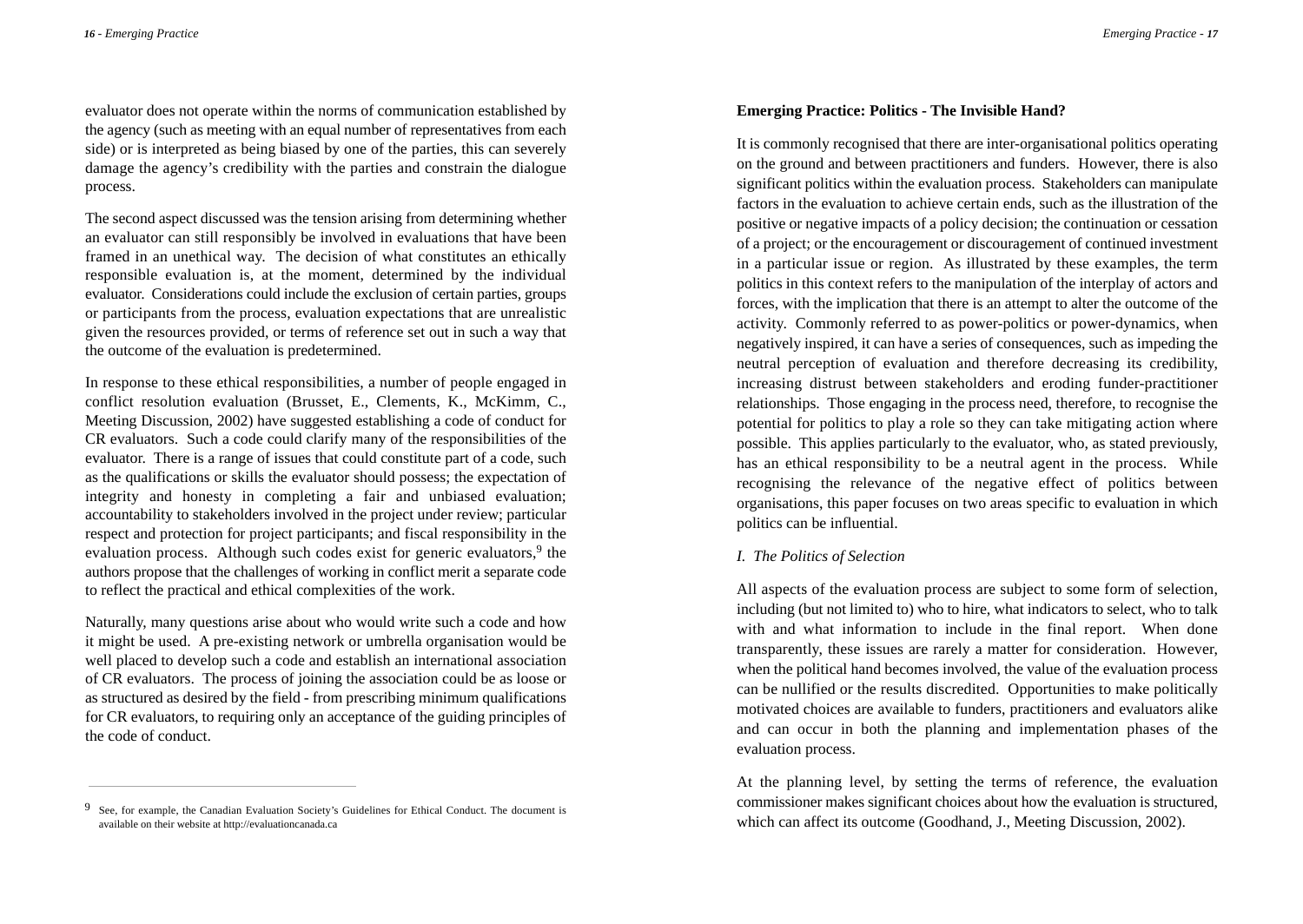Developing the terms of reference can include such decisions as:

- When the evaluation is undertaken:
- The required skills and experience of the evaluator or evaluation team and their subsequent selection;
- The duration of the evaluation:
- The perspective from which the project will be evaluated;
- The questions the evaluation seeks to answer;
- What type of feedback or reporting process will be used;
- The financial resources available.

The first example - when the evaluation is undertaken - offers a good illustration of the potential for politics to have a negative impact on the process. If, for instance, the commissioner of an evaluation seeks to terminate funding for a project and needs to show that the work is not having its intended effect in order to do so, he/she can initiate an evaluation during a turbulent time when external factors are likely to have an impact on the evaluation findings. Elections, breaking of cease-fires, or symbolic days of celebration could all throw project participants into a sudden strident viewpoint that could discount the positive changes a project may have effected. Although this is perhaps an oversimplified example, the potential for politics to play a role is clear.

The importance of the perspective from which a project is evaluated can also be easily illustrated through an example. When an evaluator reviews a project such as a women's peace centre, many different elements of the work could alter the focus of the evaluation. If the commissioner of the evaluation is predominantly interested in development work, the focus might be on what skills the women had gained and what type of economic supports the centre had provided. This would differ significantly from a funder focused on postconflict peacebuilding. Such a funder might place a greater emphasis on whether cross-community ties had been established among women of different backgrounds. This can become a political issue when, for instance, a practitioner or agency is seeking funding from a particular funder or thematic programming area. If funds are available in one area - such as peacebuilding - an evaluator may be chosen who will emphasise whichever aspect of the work will appeal to the funder most.

The politics of selection can also be found in the implementation phase of an evaluation. Practitioners are able to exercise some influence over which staff members and project participants the evaluator speaks with, and thus whose stories are heard. This has the potential to be subject to political motives related to what the practitioner wants the evaluator to hear. For example, the evaluator could end up only speaking with participants who enjoyed the project and want it to continue - leading the evaluator to conclude that additional funding should be allocated to the implementing agency.

The evaluator also needs to be considered within the discussion on the politics of selection. Evaluators, as the main conduit of information between the project and the commissioner, act as a filter through which only some of the vast amount of information they receive is delivered (Langlois, T., Meeting Discussion, 2002). They are therefore in a position to determine what information is included and what is omitted, particularly in the final evaluation report. This can have particularly severe consequences when the evaluator takes on the role of a learning facilitator and makes recommendations as part of the evaluation. He/she has the potential to substantially influence the future direction of the project or organisation under review.

Although all engaged in the evaluation process should be aware of the negative impact politics can have, upon reflection it appears that these decisions may not always be negatively premeditated. Rather, they may be the result of ignorance or opting for what appears to be the easiest option. A desk officer in a government department, for example, may have fifty projects that need to be evaluated. For ease of coordination, the decision could be taken to commission all of the evaluations in July to allow enough time to analyse the results before the end of the fiscal year. However, for projects in Northern Ireland, July is often a time of heightened political tension and can be a period of greater violent conflict. As a result, these evaluations may not capture the full extent of change instigated because the political environment often overwhelms all aspects of people's lives. This example provides an illustration of a decision that could either be interpreted politically or simply as the result of the easiest route for the commissioner of the evaluation who has work goals and targets to achieve.

This process of taking decisions out of expediency or ignorance can also affect the practitioner. For example, when the evaluator arrives and asks to speak with participants from the intervention under review, the practitioner is most likely to arrange for the evaluator to speak with people who are easily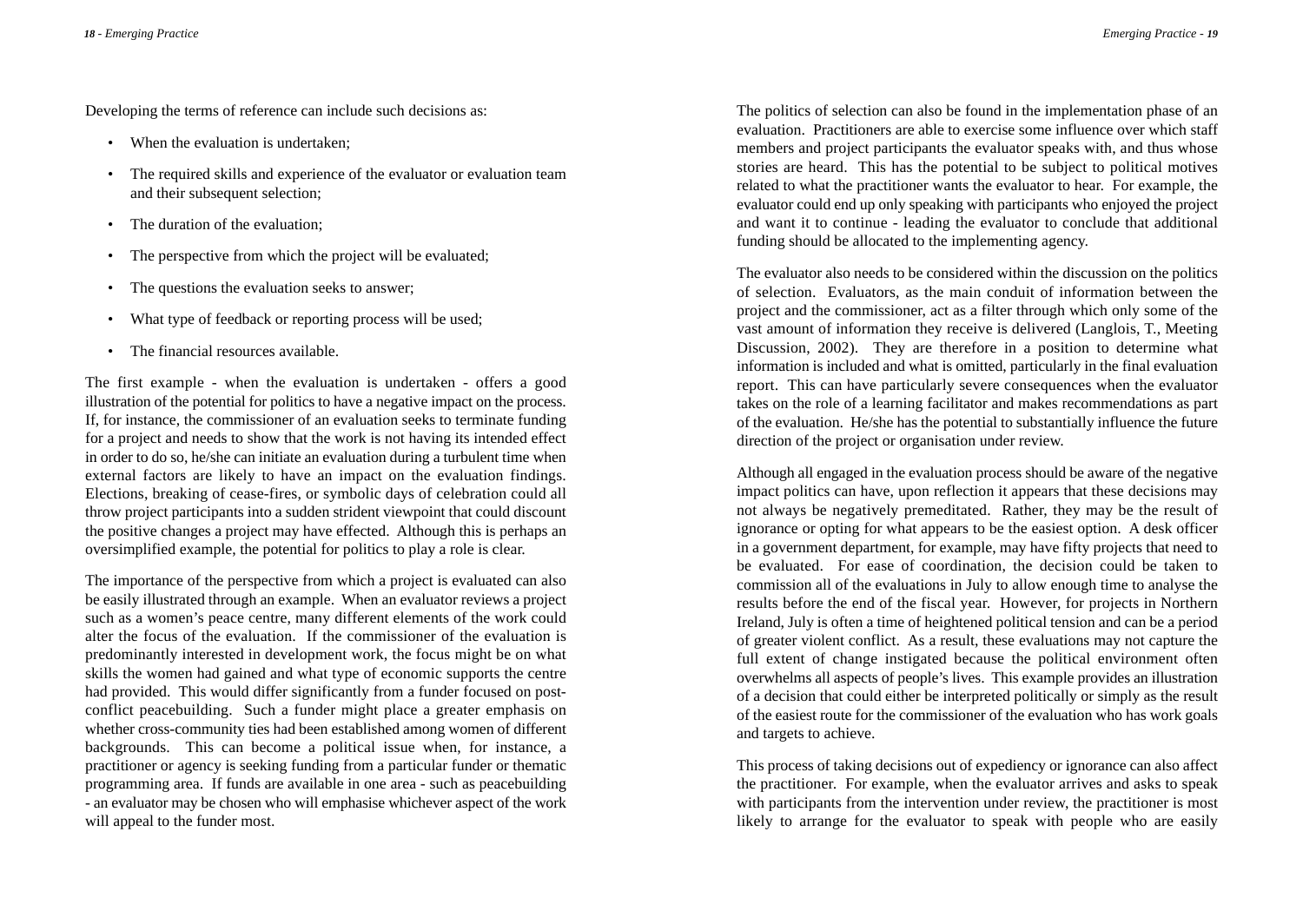accessible and who are willing to participate. These people are also likely to have been the ones who were pleased with the work. Decisions related to timing, location and selection of interviewees, while seeming innocuous, can greatly affect who is able to talk to the evaluator, what information is gathered and how these results will then compare to previously collected data. Although the selection of the interviewees may have been based on efficiency, it has the potential to create a skewed impression of the project.

One possible route for mitigating many of these problems is to work on developing a better relationship between the funder and the practitioner. Although improving communication is an important aspect, all parties must also alter the lens through which information is processed. Currently, evaluation is often interpreted by practitioners as a judgement of their work. This tends to create suspicion and unease about the evaluation process. From this perspective, the practitioner is less likely to make suggestions or to discuss options for the evaluation with the funder. Conversely, the funder is aware that the outcome of the evaluation is likely to affect further funding allocations for the practitioner, so tends to be suspicious of the practitioner's desire to show the project in the best light.

Some evaluators are now asking all stakeholders to sit down together before the terms of reference are finalised to provide an opportunity for raising any concerns about timing, bias or methodology. This forum limits avoidable mistakes and improves the degree to which the evaluation is tailored to meet the specific needs and context of a particular project. Not only does this encourage all of the stakeholders to invest in the evaluation process, it also helps to ensure that the evaluation is useful and well directed.

#### *II. Politics of Dissemination*

A discussion about the politics of dissemination embraces two issues: ownership and distribution. Beginning with the latter, knowledge of who the information will be shared with can affect the information the evaluator is provided with during the evaluation process (Birkoff, J., Meeting Discussion, 2002). For example, if practitioners know that the information given to the evaluator will remain confidential they may be more willing to discuss certain aspects of their practice than if all of the data collected will be given directly to the funder or made available to the public. For this reason, a number of evaluators have begun to consider it within their ethical responsibilities to determine at the outset of the process who will own the final product of their

work and to ensure that all participants in the evaluation process are made aware of the implications (Makalima, B., Meeting Discussion, 2002).

In addition, depending on how it is disseminated, the completed evaluation report has the potential to impact on future programming and organisation policy decisions. If the final report of an evaluation, for example, confirms that a programme is exceeding expectations, the funder is likely to want to make that report prominent. Conversely, if the report shows that the programme has done good work but is below publicly stated expectations, the report may not be shared with the same vigour. This is a standard practice, to be expected in most situations. However, the potential for political motivations to have an influence occurs when, for example, a funder chooses to stop funding a particular organisation even though the last evaluation report shows that it has been doing excellent work. In this case, the funder could choose not to release the report because of its potential to contradict the decision taken. Alternatively, widely circulating a report that illustrates low performance can serve to stop funding not only from the involved funder but from others in the field as well. If one wanted to impair an agency, this would be a way to do so.

The way that evaluation results are disseminated can also have an impact at the policy level, either as a way of promoting changes in policy or for maintenance of the *status quo*. For example, the critical multi-agency review of the intervention in Rwanda was openly broadcast, particularly as a result of the outcry over the genocide and the public demand for an explanation of what had occurred. However, the outcome of the review was a change at the policy level whereby funds are now held in reserve for emergency operations that were not available prior to the Rwanda crisis (Bush, K., Meeting Discussion, 2002). In this case, publicly releasing an evaluation, although on the surface seemingly negative, led to a desired change in policy.

The ability of politics - selection or dissemination - to play a negative role is partially due to the perceptions of inequity of power held by many in this field. There is a predominant sense that funders hold the balance of power because they determine which programmes and initiatives will be supported and by what parameters they will be evaluated. The authors would suggest that one reason for this perception of imbalance relates to the inability of many conflict resolution workers to articulate what they do and to prove their claims of results. Evaluation has the potential to help practitioners articulate their achievements in a manner and language that provides evidence and credibility. Those programmes that truly meet the needs of the situation on the ground are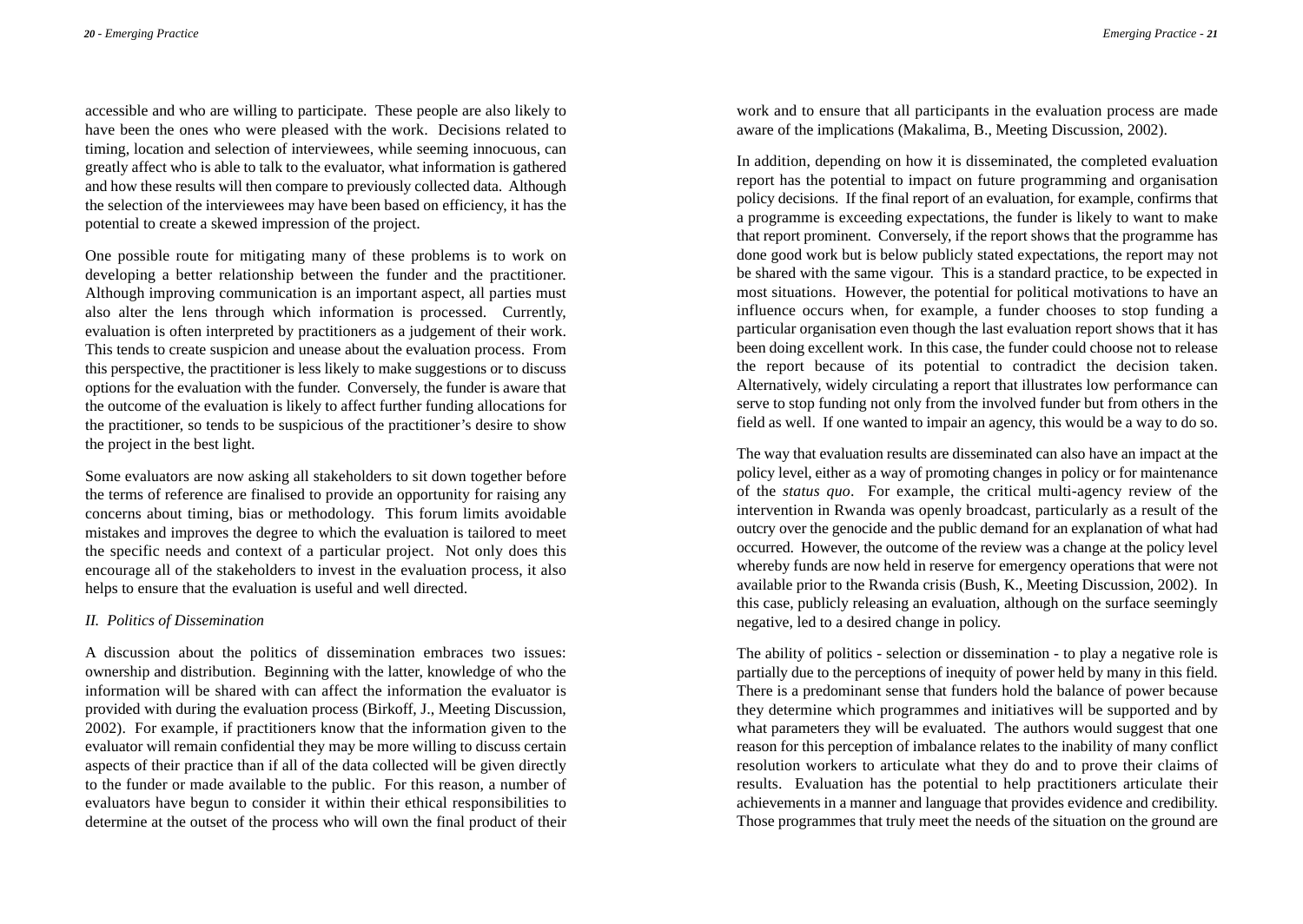*Emerging Theory* - *23*

able to demonstrate that they have accomplished what they claim will be in demand, regardless of power dynamics and motivations, thereby decreasing the perception of inequality. With all stakeholders feeling more secure in their interactions, the potential for negative politics to drive an evaluation will decrease.

# EMERGING THEORY IN THE EVALUATION OF CONFLICT RESOLUTION INTERVENTIONS

Through discussions with those with experience and knowledge in conducting evaluations, two gaps in the theoretical understanding of the conflict resolution process have become apparent. Narrowing these gaps is not only important for evaluation but essential to the development of the field as a whole. The first area considers the idea that the results of conflict resolution interventions may be 'transferred' between the micro and macro levels of society. The second gap relates to assessing the validity of the theories of change that underpin interventions in conflict situations. Current evaluation generally explores whether a project has met its stated goals but does not question whether the beliefs about how to instigate change on which the project is based are accurate.

Consideration of these concepts is in a nascent stage. As such there is less material for consideration than with issues pertaining to practice. Nevertheless these concepts have the potential to reach beyond evaluation and influence the entire field by refining many of our approaches to the work of resolving conflict.

#### **Emerging Theory: Micro-Macro Connection**

The terms 'micro' and 'macro' are entering into common use in the field of conflict resolution and particularly in discussions of intervention results. However, there remains much confusion about what these terms mean and very limited conflict-specific academic information about how the concepts interact with the field.<sup>10</sup> As part of the focus of this section is the process through which change is transferred beyond the direct participants in an intervention, it is important to have clearly defined terms with which to discuss this issue.

<sup>10</sup> A series of web searches, a review of 20 peace and conflict-related journals and a literature review found only eleven articles with a specific mention of the micro-macro dynamic.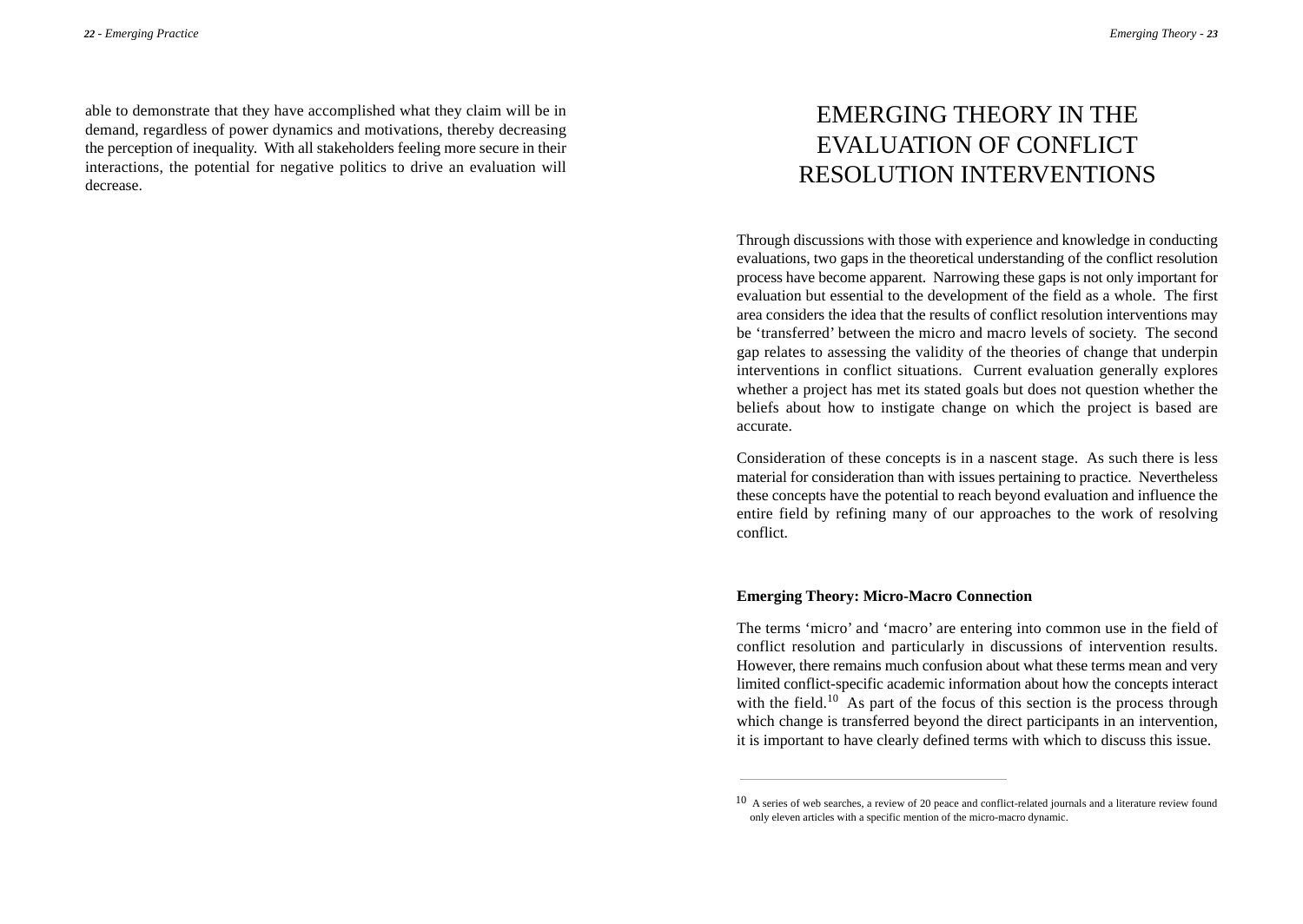One useful way to conceptualise this idea is by considering who the target of an intervention is, as illustrated in the left column of Diagram 3. A conflict resolution project can seek to influence individuals, communities or the entire society and the project will be planned and delivered differently depending on which tier its primarily target is (Church and Shouldice, 2002). The following diagram is used to illustrate the tiers of influence and their corresponding term in the micro-macro discourse:

*Diagram 3: Micro-Macro Spectrum*

| Tiers of Influence <sup>11</sup>      | Levels      |  |
|---------------------------------------|-------------|--|
| <b>Family Unit</b>                    | Micro level |  |
| Social Network/Peer Group             |             |  |
| Community                             | Mezo level  |  |
| <b>Sub-National Region</b>            |             |  |
| Society at Large/Country              | Macro level |  |
| <b>Regional Grouping of Countries</b> |             |  |
| International                         |             |  |

The correlation between the tiers of influence and micro-macro levels is not definitive. Micro-macro levels are a contextually-driven notion and as such may contract and expand along the tiers of influence as the situation dictates. For instance, in the situation where a conflict is limited to a sub-national region within a country, the levels would contract so work aimed at ultimately influencing this sub-national level would be considered working at the 'macro' level. Moreover, the tiers and levels are not discrete divisions that will necessarily progress in a linear sequence.

When applying the micro-macro levels concept, it is not the size of the project or the direct participants that necessarily determine the level the intervention is working at, but rather whom the process is ultimately attempting to influence or change. A 'macro' project attempts to effect change that will shift the overall situation towards peace, thus 'whom' refers to society at large. In contrast, a 'micro' project works to bring about change in more discrete units, thus 'whom' refers to individuals or family units. For instance, a project in Northern Ireland that seeks to assist individuals who have been evicted from

the province by paramilitary organisations is working at the micro level. However, if the aim of that project were expanded to attempting to stop evictions from occurring in the province as a whole, although still working with individuals within the paramilitary organisations, the project would be operating at the macro level.<sup>12</sup> A second illustration may prove useful. Consider a Track II intervention with the political and rebel leaders of the Congo that seeks to provide the basis for a peace agreement. The direct participants in this project are individuals but the work seeks to have an impact on the country as a whole. This project is therefore working at the macro level.

Most conflict resolution projects are targeted at one of the tiers of influence. Yet, it is commonly assumed that the information, learning or change that occurs throughout the project also has an impact in the other tiers as well. A central feature of many conflict resolution projects is their claim to be able to influence a broader population beyond the direct programme participants. How and if this process occurs, and how it can be tested through evaluation remain subjects of confusion within the field. Some key questions particularly what this process will be called, what is being passed on through the tiers and how it occurs - need to be further explored.

First, with respect to nomenclature, numerous terms such as 'transfer', 'ripple effect', 'expanding effect'<sup>13</sup>, and 'multiplier effect' have all been used to capture this concept. For the purpose of simplicity, the authors have chosen to use the term 'transfer' in this paper. This term, borrowed from the field of knowledge utilisation, is the process by which change is transmitted between levels or tiers. Yet, no consensus on terminology currently exists within the field.

Second, the field needs to determine what is being transferred. There is a spectrum of possibilities, such as information, metaphors, stories, experiences, attitudes, feelings, specific skills, institutions and new ways of thinking about relationships among the parties (Ross, M., Meeting Discussion, 2002). For example, if an Israeli youth participates in a cross-community exchange programme and interacts with a Palestinian youth, both young people may be able to transfer some of the stories they have learned, the experiences that they have had and the change in attitudes that they have undergone to members of their peer group or family.

<sup>11</sup> This diagram is adapted from the Tiers of Influence in Church, C. and Shouldice, J. (2002) *The Evaluation of Conflict Resolution Interventions: Framing the State of Play.* Derry/Londonderry: INCORE, p.39.

<sup>12</sup> Here the assumption is that a cessation of evictions would be a marked improvement in the overall status of peace.

<sup>13</sup> Term used by Dr Amr Abdalla.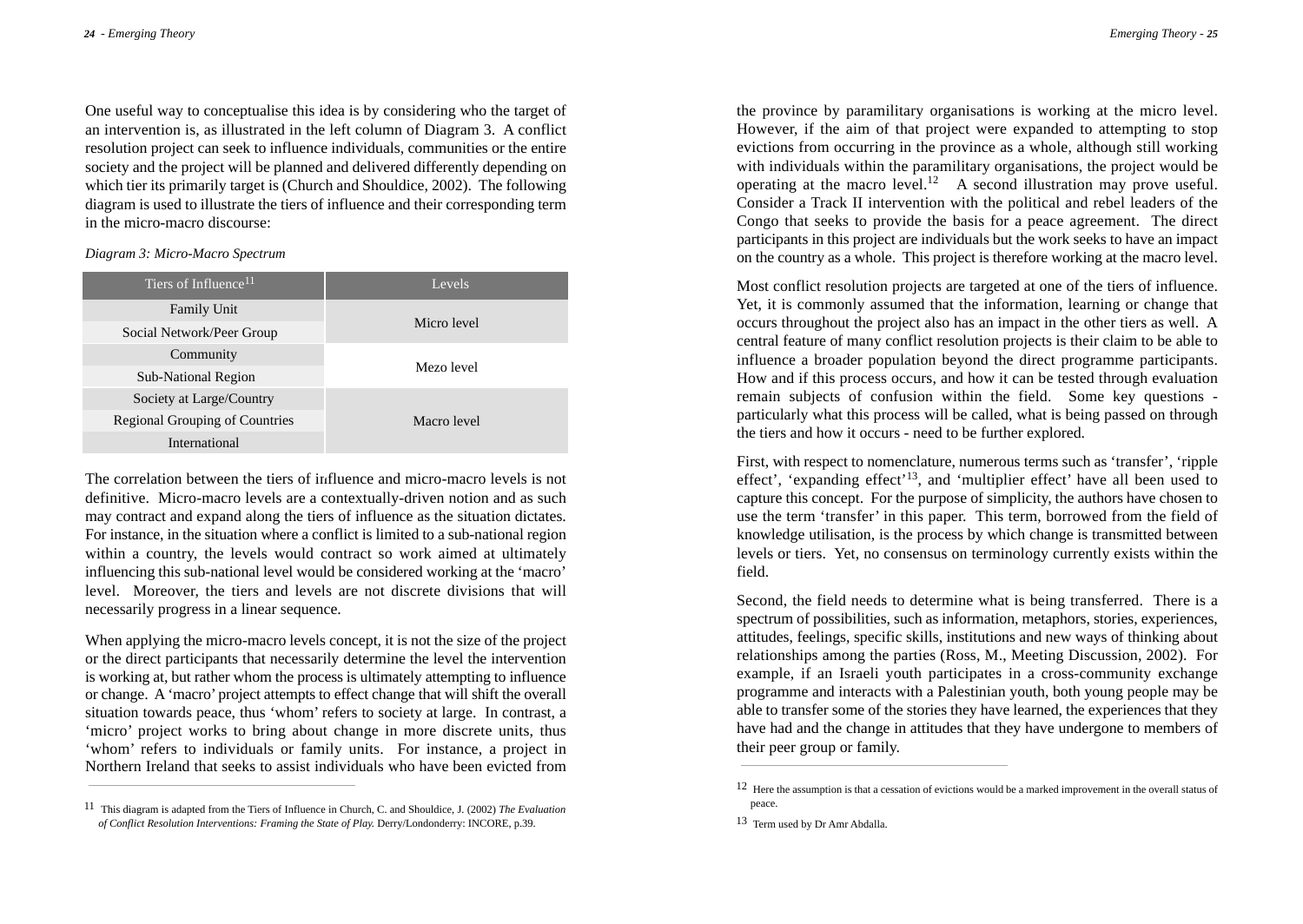The affirmative nature of the field means that there tends to be an assumption that any change transferred is positive. However, this is not always the case negative experiences, attitudes etc. can also be transferred. If the Israeli and Palestinian youths have a negative impression of one another, those experiences can also be transferred to other tiers. This is important as it affects the strategies used in conflict resolution work. Through evaluation it may be found that attitudes shared through stories are better transferred within communities than statistics or personal experiences. Evaluation will also allow practitioners a better understanding of how to target their work to reach the broadest possible group of people.

Third, if this practice of transfer does occur, the process through which the new perspectives are shared between the tiers of influence also needs to be examined. At a practice level, there are a number of methods through which transfer can be promoted. These include the empowerment of communities; the development of new programmes; environmental changes; the acquisition of new insights; the sharing of images, experiences and skills; or imitation of others (Ross, M., Meeting Discussion, 2002). However, within this spectrum of options, the field also needs to determine what the essential multipliers are. In other words, which individuals, conditions or situations are critical for promoting transfer or maximising the transfer that occurs?

Once identified, through the use of these tools, projects may be able to have an impact on the tiers of influence beyond their target groups. The authors propose that this movement should be seen in terms of steps rather than as a direct impact from a micro project on the macro level. As seen in Diagram 4, a project that operates at one tier of influence may have a more potent impact on its surrounding levels and only to a limited degree at more distant levels. For example, a cross-community project that works directly with families is likely to transfer more of its impact to the individual and community levels than to the regional or national level. Similarly, if a dialogue project works with national leaders, its most potent influence will likely be at the societal or regional level. This does not mean that projects do not have impact at all levels. Yet, the most significant transfer occurs at the levels that are closest to the original implementation.





Finally, much of the uncertainty around what is being transferred and how transfer occurs comes from the difficulty with evaluating the theory and practice of transfer. The concept of transfer has been one of the foundational pillars of a number of projects, particularly at the level of elite interactions. Work by Kelman (1995) with Israeli and Palestinian officials, and by Arthur (1999) with Catholic and Protestant politicians in Northern Ireland, has attempted to show how intensive workshops with senior, politically influential individuals from conflicting groups could affect the peace process. The goal of the work was two-fold: to change the perceptions of the individual participants and to transfer those changes into the political debate and the decision-making process (Kelman, 1995). In this case, the work is done with individuals at the macro-level but seeks to transfer change to other aspects of the micro and mezo levels.

Kelman was able to show how his workshops had had an impact on the peace process by breaking down the process of transfer into a series of steps or conceptual 'links in a chain'. According to Kelman, it is the succession of these steps that accounts for the impact. Therefore, each step is individually tested using appropriate methods. For example, one of the steps in the process involves changing the nature of the interactions between participants. An empirical test for this change is to show an increase in analytical, nonadversarial discourse and a decrease in polemical, historical and legalistic arguments that emphasise blame. Similar processes are undertaken to observe and measure change at each step (Kelman, no date).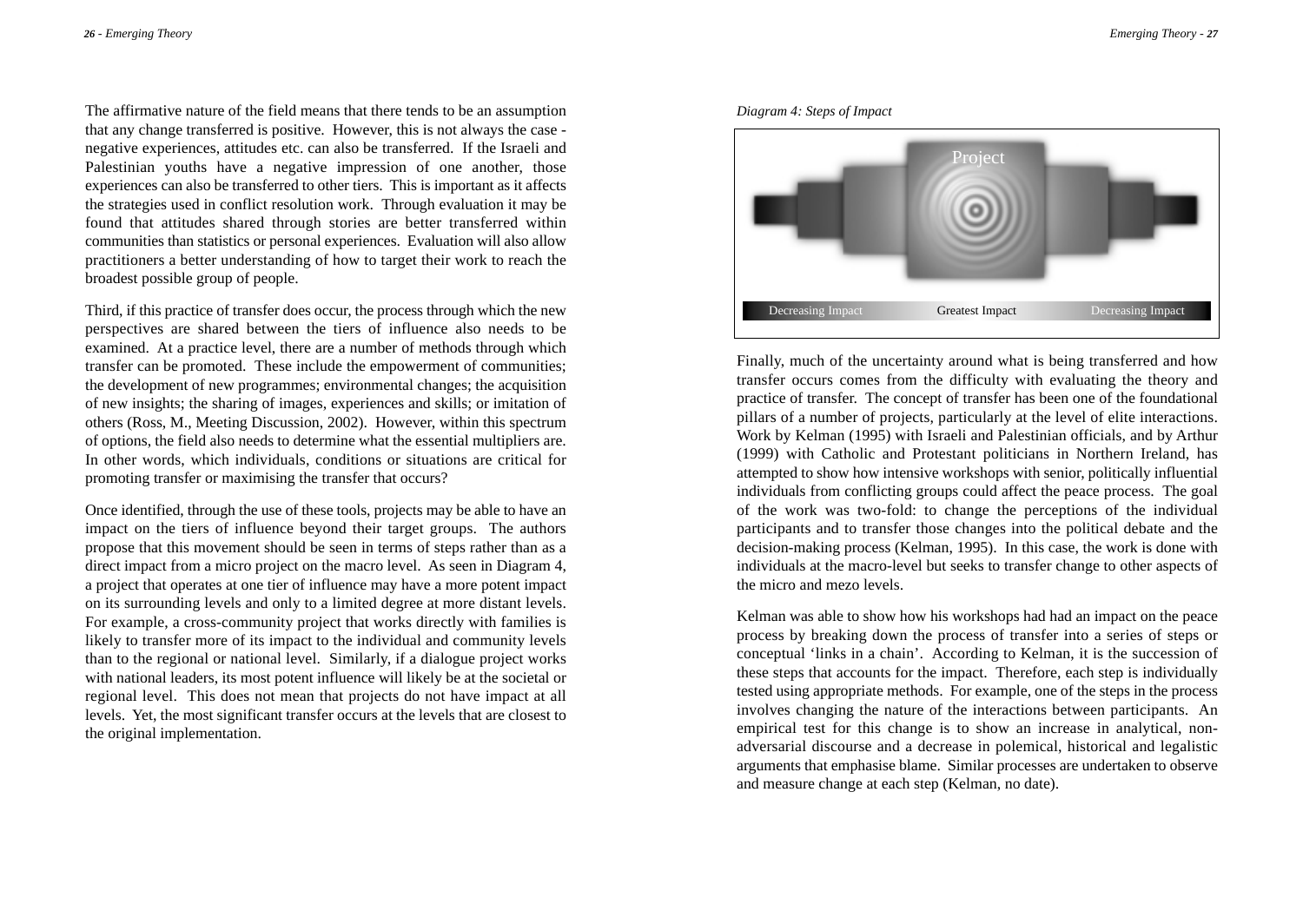Determining how, when and why transfer occurs is important to the conflict resolution field as it would allow for the strategic development of projects that maximise their potential to effect change. Although there is a general belief that transfer occurs, the theory needs to be refined so that it can be tested and examined in practice.

#### *Macroevaluation*

Macroevaluation, defined as the process of determining the overall contribution to 'peace' of all individual conflict resolution projects in an area, constitutes a related gap in knowledge in this field. In essence, this asks how, why and whether all conflict resolution projects bring peace closer? Although there is a field-wide belief that this occurs, it is not understood why or how the outcomes and impacts of individual projects combine, or how this process can be evaluated. The task is not as simple as adding up the contributions that each individual project makes; many different levels, targets and sectors are involved, as well as the positive impacts of some projects being cancelled out by the negative impacts of others. It is also possible that the interaction between some projects creates a result that is greater than the sum of their individual parts. Macroevaluation needs to take all of these factors into consideration.

Upon further review, the authors determined that this process of assessing contribution is not limited to the 'macro'level and that similar processes could be undertaken at the 'mezo' level. For example, a group of small projects operating in a community may combine to determine their collective contribution to reaching a common goal. Although this evaluation is not carried out at the macro-level, the process of determining the overall contribution of the projects would be the same. A more inclusive term may then need to be considered that reflects the fact that the process can be executed at multiple levels. Some possibilities could include 'overarching impact assessment' or 'contribution assessment'.

Regardless of the level at which this process is carried out, there remain many questions about how best to assess multi-project contributions. Due to the newness of the task, however, the field needs to consider a number of different approaches and to recognise that a single standard model or methodology may not be an appropriate goal (Ross, M., Meeting Discussion, 2002). One possibility is to adapt methods currently used for cluster evaluations – where a number of projects in a particular thematic or geographic grouping that have

been supported by the same funder are evaluated together. The goal is to observe trends, accomplishments and gaps in the area of work (Birkoff, J., Meeting Discussion, 2002). Another possibility would be to explore the approach used by other macro-level assessments, such as the Strategic Conflict Assessment. This assessment mechanism, utilised by the UK Department for International Development (DFID), provides a macro analysis of a region of interest, using a multi-sector approach (Goodhand, J., Meeting Discussion, 2002).

Pursuing the notion of macroevaluation will be valuable for the field for a number of reasons. If positive contributions can be clearly identified, the findings could greatly improve the overall legitimacy and credibility of the field by proving what the work has been able to accomplish (Hoffman, M., Meeting Discussion, 2002). Such findings could also increase the standing of conflict resolution on the world political stage, encouraging the involvement of CR practitioners and theorists at the international policy level (Fitzduff, M., Meeting Discussion, 2002).

Finally, by being able to view the overall picture during the conflict, key issues can be identified; such as what is occurring, areas in which there are gaps, where project efforts are contradicting each other or where work is synergising to create a broader impact. Although some people in the field feel that macroevaluation would only be carried out at the end of a conflict or once an agreement has been fully implemented, this need not be the case. The findings from the work can provide useful strategic information that can assist with the implementation of the peace process. Further, the findings can also provide a measure of achievement towards the end goals.

There are a number of challenges to successfully implementing this idea. One in particular is the fact that a comprehensive understanding of the impact of conflict resolution cannot be accomplished in isolation. It is necessary to explore related fields and sectors, such as economics, development, democratisation and security. In a conflict or post-conflict society, all of these aspects interact in such a way that proving causality is very difficult. Moreover, the passage of time makes attributing an impact to any one project or sector virtually impossible. The field will need not only to look at its own methods for initiating macroevaluation but also to explore how to build bridges with other fields so that more comprehensive assessments can be undertaken.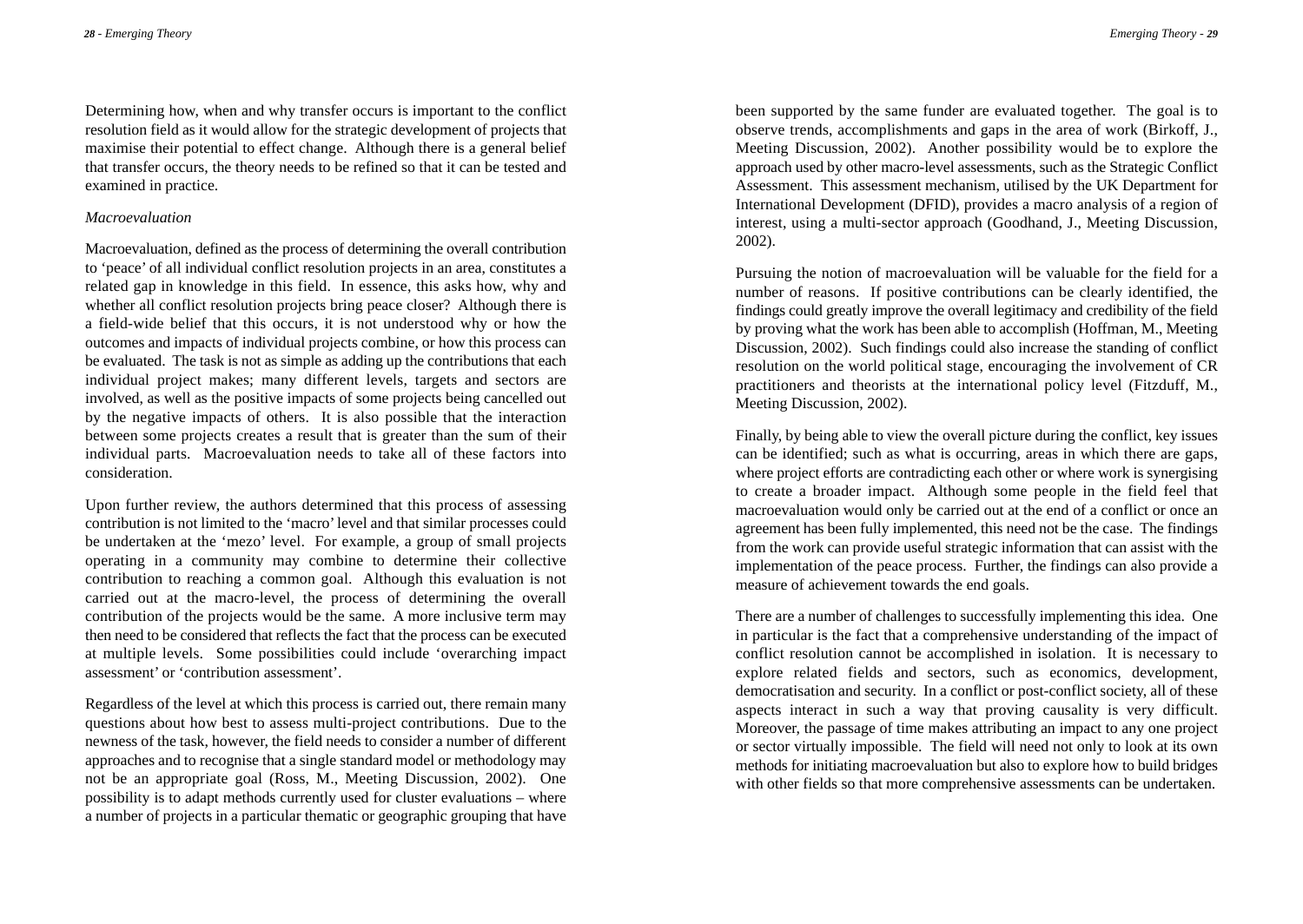### **Emerging Theory: Evaluating the Ideas that Underpin our Actions**<sup>14</sup>

Throughout the meeting on evaluation of conflict resolution interventions in Northern Ireland the notion of 'theories of change' was repeatedly raised as an important issue for the field to address. This attention mirrored that given to the idea in several other meetings held recently on evaluation and impact in the United States.<sup>15</sup> Participants in these meetings stressed the fact that practitioners' beliefs about change, which are rarely articulated, underpin key decision-making processes in the development of conflict resolution interventions. Beyond this assertion, however, there was minimal discussion about defining the concept, identifying or describing different possible theories and developing evaluation mechanisms as a means of testing and refining these ideas.

The consensus about the importance of exploring theories of change coupled with the nascent nature of the conceptual discussion compelled the authors to look beyond the conference dialogue. The resulting research found a complete dearth of literature addressing theories of change in conflict resolution. However, numerous related concepts within the field were uncovered, as well as a model of theory-based evaluation developed originally for community development initiatives. During this research it became clear that narrowing the gap between theory and practice in this area could have significant benefits for conflict resolution as a field because evaluators would be able to determine, through the articulation and subsequent evaluation of theories of change and working assumptions, if project underachievement was due to poor implementation or conceptual inaccuracies in the project design.

An extensive search for information on, and references to, theories of change was conducted, using not only peace and conflict resources, but also resources from the fields of sociology, development and civil society.<sup>16</sup> The fruits of this research were extremely meagre. Literature on this topic is scarce to nonexistent within the field of peace and conflict, although a vague mention of theories of change was found in a few places. Unfortunately, such references were generally limited to a few sentences in the conclusion or general

references that did not explore the concepts, offer potential theories or examine their relevance to the field.

The phrase 'theories of social change' is common currency in the field of sociology. However, sociological theories of change tend to offer explanations of why change occurs rather than suggestions for how change can be initiated. In a few cases - Marxism, for example - a model of the nature of society and social change contributes ideas about how change may then be generated. However, in most cases, the contributions of sociologists are more descriptive than prescriptive and are all but impossible to apply to the production of change.<sup>17</sup>

In the 1960s, a subfield of sociology known as 'planned change' began to develop, with the intention of addressing this shortcoming.<sup>18</sup> In 1961, for example, Chin and Benne wrote an article entitled 'General Strategies for Effecting Changes in Human Systems'<sup>19</sup> in which they outlined three different approaches to change, relating beliefs about human motivation to the methods used to induce positive social change. This subfield is not easy to pin down as it draws on, and deals with, a number of different types of change and areas of focus (e.g. education, management, social work, behavioural change). Nevertheless, further investigation into this work may well provide valuable insights for the field of conflict resolution.

The research process was not successful in terms of identifying material specific to theories of change in relation to conflict resolution. However, in searching for theories, a number of related concepts - 'theories of conflict', 'theories of conflict resolution' and 'theories of practice' were revealed. As the research progressed the theoretical boundaries between these concepts became increasingly blurred and it became evident that there was a need for conceptual clarity. Analysis showed that these concepts were not only interrelated but also significant to the understanding of how theories of change interplay with decision-making and the subsequent potential of evaluation to contribute to the field. As a result, the authors decided on a secondary goal of attempting to clarify the meanings of these notions and their relationship to each other.

<sup>14</sup> Helen Barnes, Policy & Evaluation Intern, INCORE – Autumn 2002, contributed to research and analysis in this section.

<sup>15</sup> The issue was raised at both the Reflecting on Peace Practice Advisory Group meetings throughout 2001- 2002 and the ACRON-RPP Meeting on Evaluation in Milwaukee, USA, March 2002.

<sup>16</sup> Details can be found in Appendix 1.

<sup>17</sup> For an outline of standard sociological theories of change, see Appelbaum, Richard P. (1970), *Theories of Social Change*, Chicago: Markham Publishing Co.

<sup>18</sup> For a brief account of the emergence of this subfield, see London, S. (1996, June) 'Understanding Change: The Dynamics of Social Transformation', [On-line] Available Internet: www.scottlondon.com/reports/change.html

<sup>19</sup> Subsequently updated, the latest edition, referred to in the Bibliography, dates to 1989.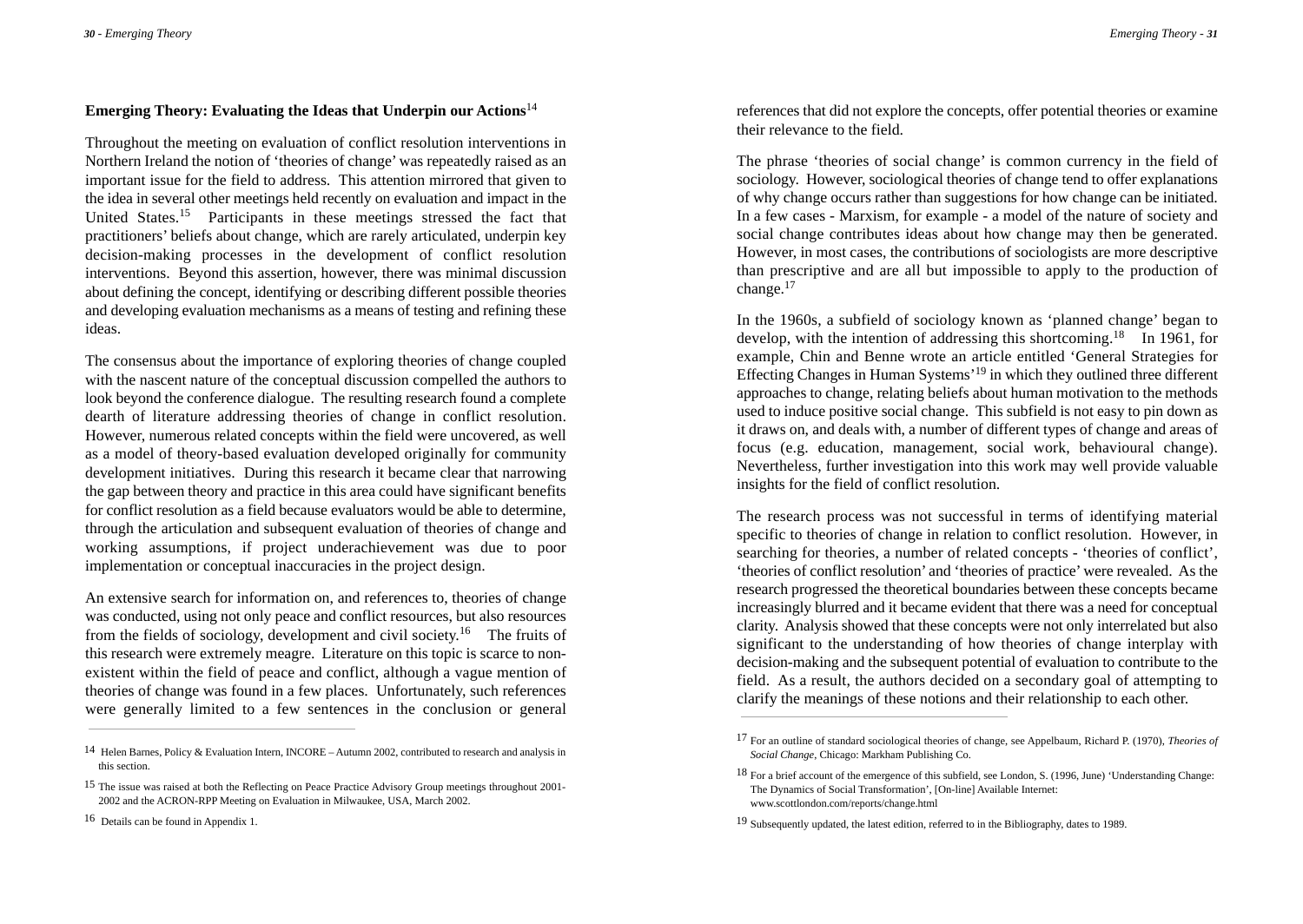*Emerging Theory* - *33*

Determining the relationships between these concepts was complicated by the fact that the term theory is used inconsistently in the field. Moreover, 'theory' implies grandiose notions of interrelated, logically driven systems which is far more complex than what is found in this context. As a result, conceptual summaries for the key concepts - 'theories of conflict', 'theories of conflict resolution', 'theories of practice' and 'theories of change - have been developed. The phrase 'working assumptions about change' is a new distinction, introduced because it was found that the field fails to distinguish between general sets of beliefs about how to generate widespread change and the working assumptions held by practitioners about the connection between specific activities and desired change. By making this distinction the concern with the use of the term 'theory' in the more practical notion of project planning and implementation is addressed, as well as showing the different stages in which conceptual theory and working assumptions become most relevant.

It is important to ascertain the relationship between these concepts because theories of change and working assumptions interact with the cognitive process of analysing and developing an action plan. Capturing the significance of those theories and assumptions depends on a clear understanding of that cognitive process and where each has the most impact. An appreciation of the distinction between theories of change and working assumptions can also be aided through the clarification of the relationship between concepts.

#### *Conceptual Summaries:*

**Theories of Conflict** determine the origin(s) or cause(s) of conflict. Examples include Innatist or Psychological beliefs about what makes individuals aggressive, Group-Identity theories such as Social Identity Theory or Miscommunication Theory and systems-level beliefs such as the power and resource-dominated Realist approach. These theories respond to the question: *Why is there conflict?* or *What went wrong?*

**Theories of Conflict Resolution** consider what needs to happen to bring about the resolution of a conflict and therefore set the overarching goal of what one is trying to achieve (e.g. equality, diversity). They try to answer the question: *What needs to be achieved to end this conflict?* 

**Theories of Practice** establish a method or strategy for addressing a conflict. Most widely known are the six theory of practice examples for ethnic conflict outlined by Ross,<sup>20</sup> among which are community relations, principled negotiation and conflict transformation. These theories consider the question: *How can the change or goal as determined by the theory(s) of conflict resolution be achieved?*

**Theories of Change** are generalised beliefs about how and why widespread change can be generated in a violent conflict. An example might be the belief that peace comes through transformative change of a critical mass of individuals, or that peace will come about when it is in the interest of leaders to take the necessary steps (Woodrow, 2002: 1). Theories of change respond to the question: *What are the mechanisms through which the desired change(s) can be generated?* or *How is change generated in a society in violent conflict?*

**Working Assumptions about Change** refer to specific assumptions made at the level of project design and implementation about the transformative effect of each discrete action/activity. Projects have multiple actions/activities that make up a whole. Within the overall planning of a Track II series of dialogues, for example, the decision to hold a meeting outside the country of conflict is based on a working assumption about change. Working assumptions also underpin the selection criteria for participants, the choice of facilitation style and the proposed agenda, in addition to every other discrete action/activity that forms part of the project. These assumptions may or may not be related to a theory of change and are often implicit. They respond to the question: *How and why will this discrete action lead to the desired change?*

In order to understand how 'theories of change' and 'working assumptions about change' affect an intervention, the five key concepts defined above have been applied to a four-stage intervention lifecycle: conflict exploration, projectconceptualisation, project design and implementation and project evaluation.

<sup>20</sup> See Ross, M.H. (2000, November) 'Creating the conditions for peacemaking: theories of practice in ethnic conflict resolution' *Ethnic and Racial Studies volume 23, number 6*, pp.1002-1034.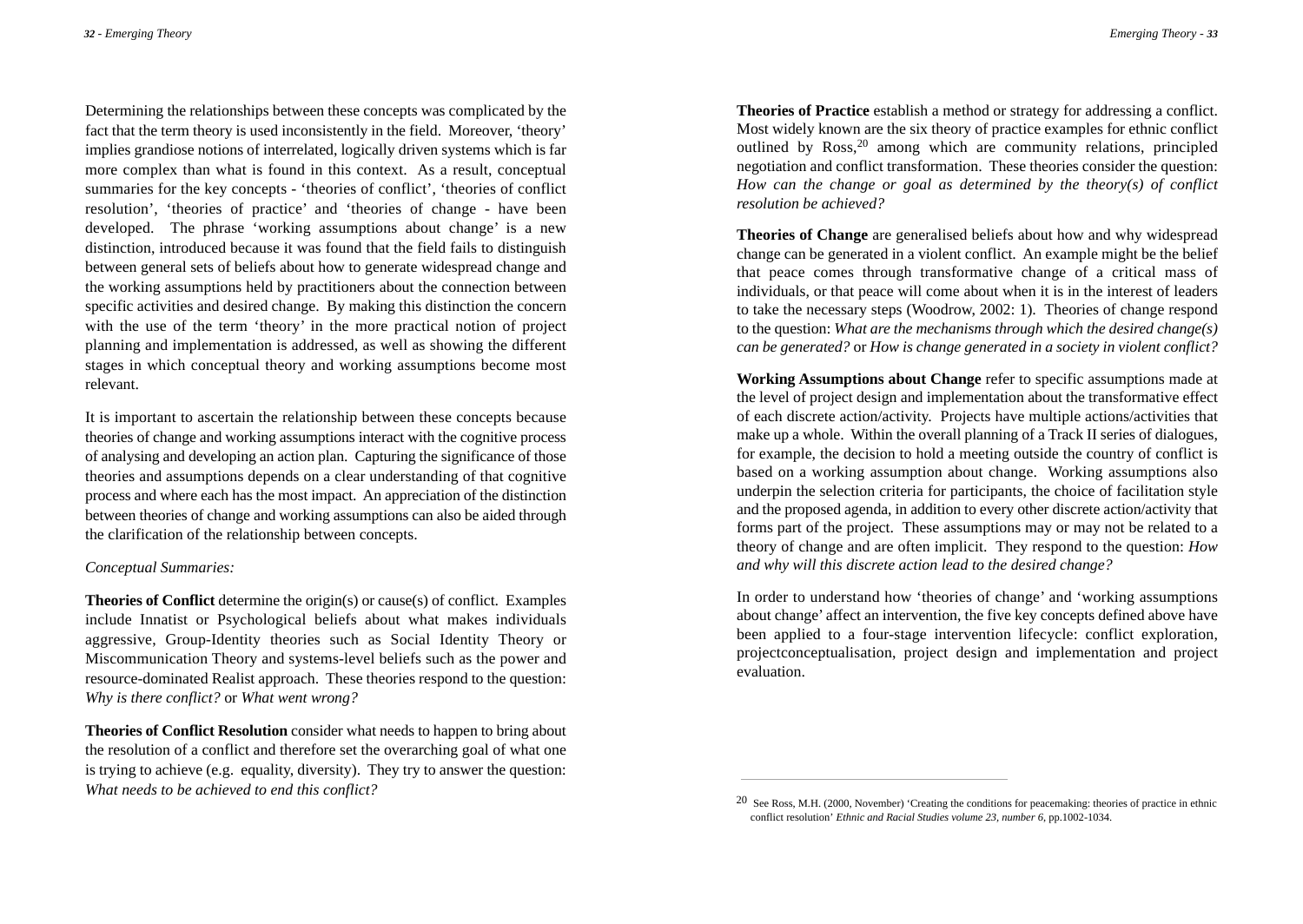#### *Diagram 5: Stages of an Intervention*



The authors recognise that this application is primarily from a theoretical perspective and therefore omits much of the practical issues associated. While theoretically-derived processes often lack practical application potential, in this case it is important to engage in the theoretical discussion to provide the foundations for a better understanding on which practical application possibilities can be grounded. The purpose of establishing the relationships between these concepts is neither to propose a new intervention lifecycle nor to argue that this is an explicit and accepted process in practice. In fact, the contrary is more the reality, where these concepts interact so seamlessly that little distinction can be found. By outlining these relationships in terms of a four-stage process, it becomes possible to identify where and how theories of change and working assumptions about change interact and become relevant in the theoretical intervention process.

*Diagram 6: Development of Theoretical Foundations*



The first two stages provide the theoretical foundations for an intervention, while the third translates theory into practice and the fourth examines the results. As is depicted in Diagram 6, in the first stage, the cause(s) of the conflict is/are determined through careful analysis, thus establishing one's theory of conflict. Once determined, stage 2 involves an interactive process whereby overarching goals or what needs to be done to 'resolve' the conflict (theory of conflict resolution) and methods to do so (theory of practice) are established. The precise relationship between theory of conflict resolution and theory of practice is likely to be unique to each situation. Although there are various influences on the transition process from stage 1 to stage 2, an individual's theory(s) of change plays a significant role.In stage 3, these ideas (causes, goals and method) are translated into practice in the form of project design and implementation (see Diagram 7). The theory of conflict resolution provides the overarching goal or vision while the theory of practice offers the principles and parameters for project design. Fundamental to this translation are the working assumptions about change which (often implicitly) form the basis of many decisions.



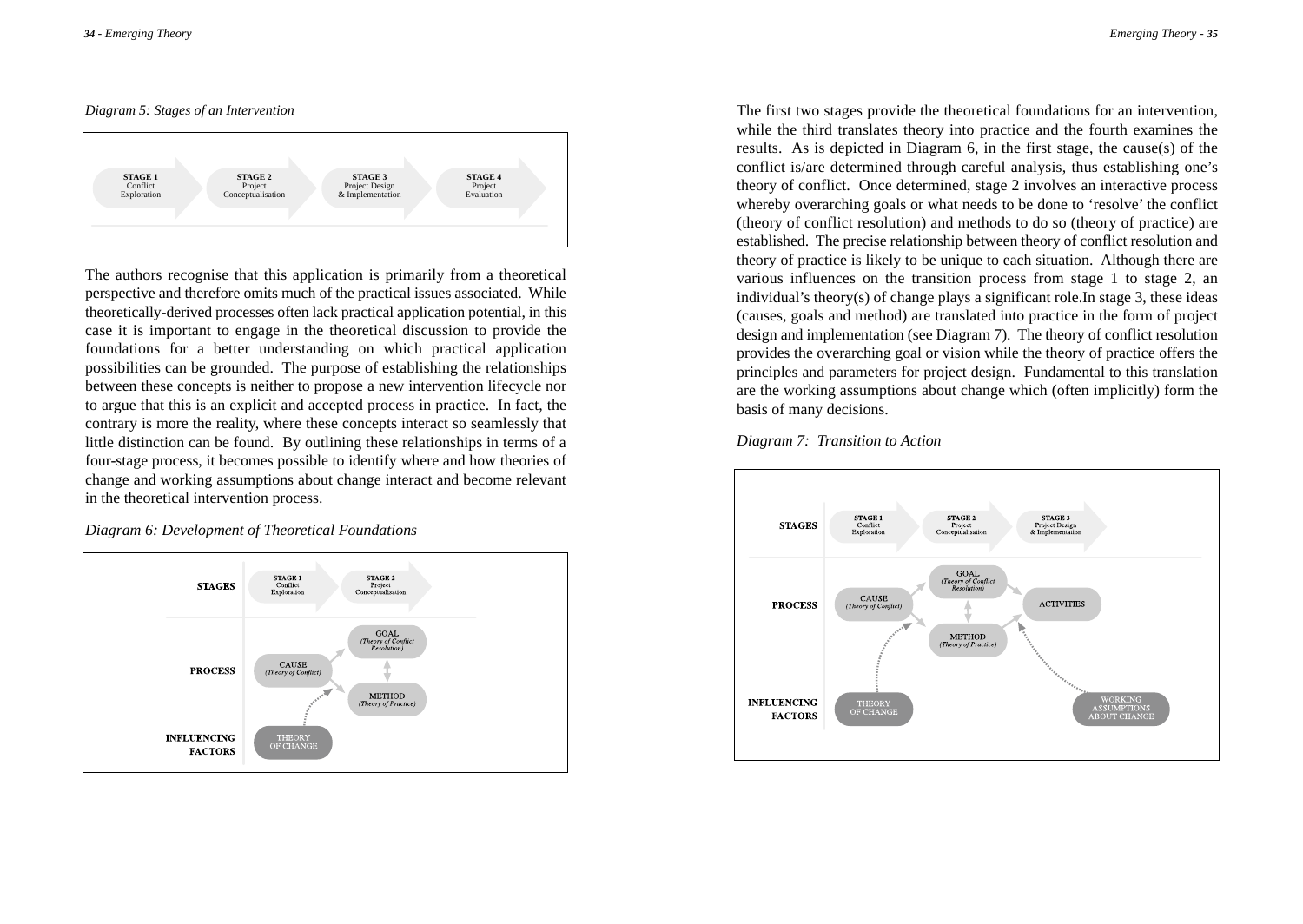The final stage is project evaluation where, it is argued, three elements should be assessed: theory of change, working assumptions and implementation measures.21 The results of this investigation should then feed back into the overall process. It is recognised that, in practice, much of what has been described is implicit. As is often the case, in attempting to structure and articulate an idea, an unrealistically 'tidy' or discrete concept develops. Nonetheless it is still a useful exercise to consider. A comprehensive depiction of these relationships may be found in Diagram 8.

The four-stage process is not as simple as the above description may suggest. For any given conflict, a practitioner could determine several causes (theories of conflict), derive numerous fundamental issues that need addressing (theories of conflict resolution), generate several different methods to be used (theories of practice) and therefore elaborate a variety of detailed activity plans. Furthermore there are other variables that influence this equation. Factors such as one's experience and skills, the specific conflict context, funder requirements, opportunities, time pressures and resource limitations (money or staff) also influence all stages of the process. These factors may often appear to be more influential than theories of change or assumptions because they are generally made explicit - something that the former would benefit from and an issue that will soon be addressed.

It is worth revisiting briefly the distinction between 'theory of change' and 'working assumptions about change.' While a theory of change is a generalised belief about how or why widespread change can be achieved, working assumptions about change link a discrete action with an explanation of how that action will instigate the desired change; in essence, why and how action *x* will create change *y*. Briefly shifting to the practical application of this distinction; one's theory of change would be a significant driver behind the type of project selected, such as mediation or non-violent protest, whereas the working assumptions about change would underpin the decisions regarding how to design the project.

### *Diagram 8: The Complete Process*



 $21$  Implementation measures, in this context, is used as an umbrella term to refer to the multitude of other aspects of a project that can be evaluated, such as process and results.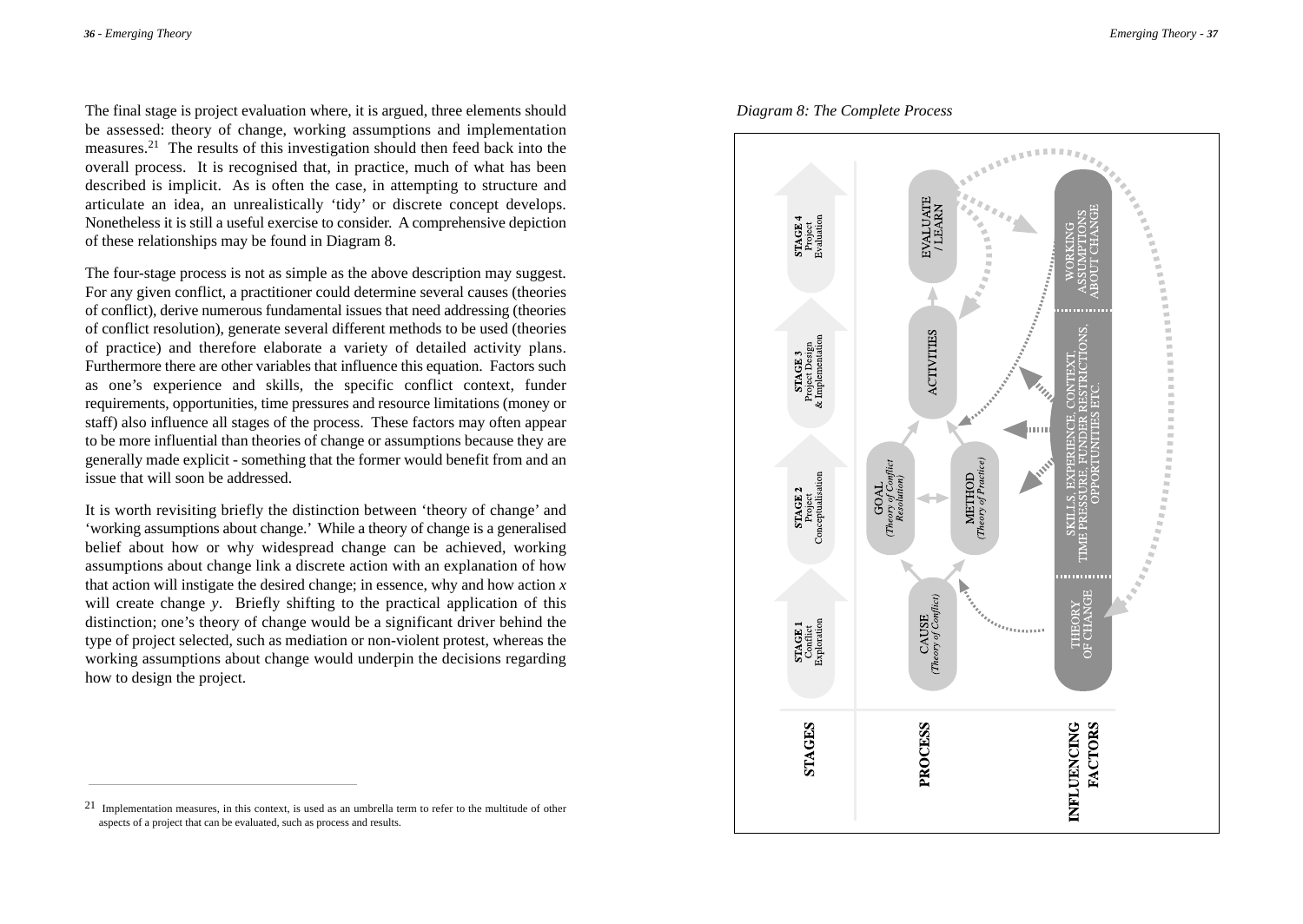In the intervention process described, working assumptions have their role in the transition from stage 2 to stage 3. General theories of change, meanwhile, have their greatest impact in the transition between stages 1 and 2. It is hypothesised that the theory of change forms, to some degree, the basis from which the working assumptions derive. That said, the relationship between a practitioner's theory of change and their working assumptions is an area that needs further study.

As mentioned above, unlike theories of conflict or practice, there are no dominant typologies that lay out the current theories of change in this field and virtually nothing available at present that purports to define, describe or test such theories. However, Peter Woodrow of CDR Associates has developed a draft set of theories based on an analysis of 26 'peace'interventions around the world, primarily initiated by external organisations.<sup>22</sup> Although Woodrow has chosen to refer to his models as Theories of Peacebuilding, the accompanying description suggests that they are closely related to the 'theories of change' of this paper: "A useful first step in enhancing our ability to develop effective strategies is to become more conscious of our underlying [beliefs] about how change comes about - that is, our theories of how to achieve peace." (Woodrow, 2002: 1) To date, Woodrow has identified and defined eight theories:

- The Individual Change Model, whereby peace depends on the transformative change of a critical mass of individuals;
- The Healthy Relationships and Connections Model, which posits that peace results from a process of breaking down divisions and prejudices between groups;
- The Withdrawal of the Resources for War Model, whereby interrupting the supply of people and goods to the war-making system will cause it to collapse;
- The Reduction of Violence Model, which suggests that reducing the levels of violence perpetrated by combatants or their representatives will allow peace to develop;
- The Root Causes/Justice Model, which holds that peace results from addressing underlying issues of justice, exploitation, threats to identity and security and people's sense of victimisation;
- The Institutional Development Model, whereby peace is ensured through stable/reliable social institutions that guarantee democracy and human rights;
- The Changes in Political Elites Model, which suggests that peace depends on political (and other) leadership considering it in their interests to take the necessary steps;
- The Grassroots Mobilisation Model, which holds that "When the people lead, the leaders will follow."23

This is by no means an exhaustive list, nor is it intended to be so by Woodrow whose work is very much in its preliminary stages. Moreover, while drawn from practical case studies, none of these theories has been evaluated for effectiveness in producing the desired change.

### **Making the Connection: Evaluating Theories and Assumptions**

The influence of theories of change and working assumptions on the planning and development of an intervention is clear. The focus now turns to stage 4 of the intervention lifecycle: project evaluation. The discussion begins with a look at the relevance of theories and working assumptions to the evaluation discussion. From there, a theory-based evaluation model, developed for the field of community development, will be discussed with particular emphasis on its applicability for conflict resolution interventions.

Initiating a theory and assumption evaluation of conflict resolution work could result in a number of benefits. Systematic review or evaluation of theories of change would provide the field with information about the potential effectiveness of different approaches to intervention in varying conflict contexts. This information would be invaluable in assisting an organisation to determine which project type (e.g. Track II diplomacy, youth exchange or single identity work) to utilise in a given scenario. In turn, consideration of working assumptions would enable practitioners to test and refine the assumptions that link intended outcomes (desired change) with selected activities. Evaluation which includes this focus would allow for distinctions between failures of implementation and conceptually flawed working assumptions; in essence, whether a project was poorly executed or whether the

<sup>&</sup>lt;sup>22</sup> These case studies were conducted for the RPP process and many can be found on-line at www.cdainc.com.

<sup>23</sup> For further details, see Woodrow, P. (2002, November). *Theories of Peacebuilding* Unpublished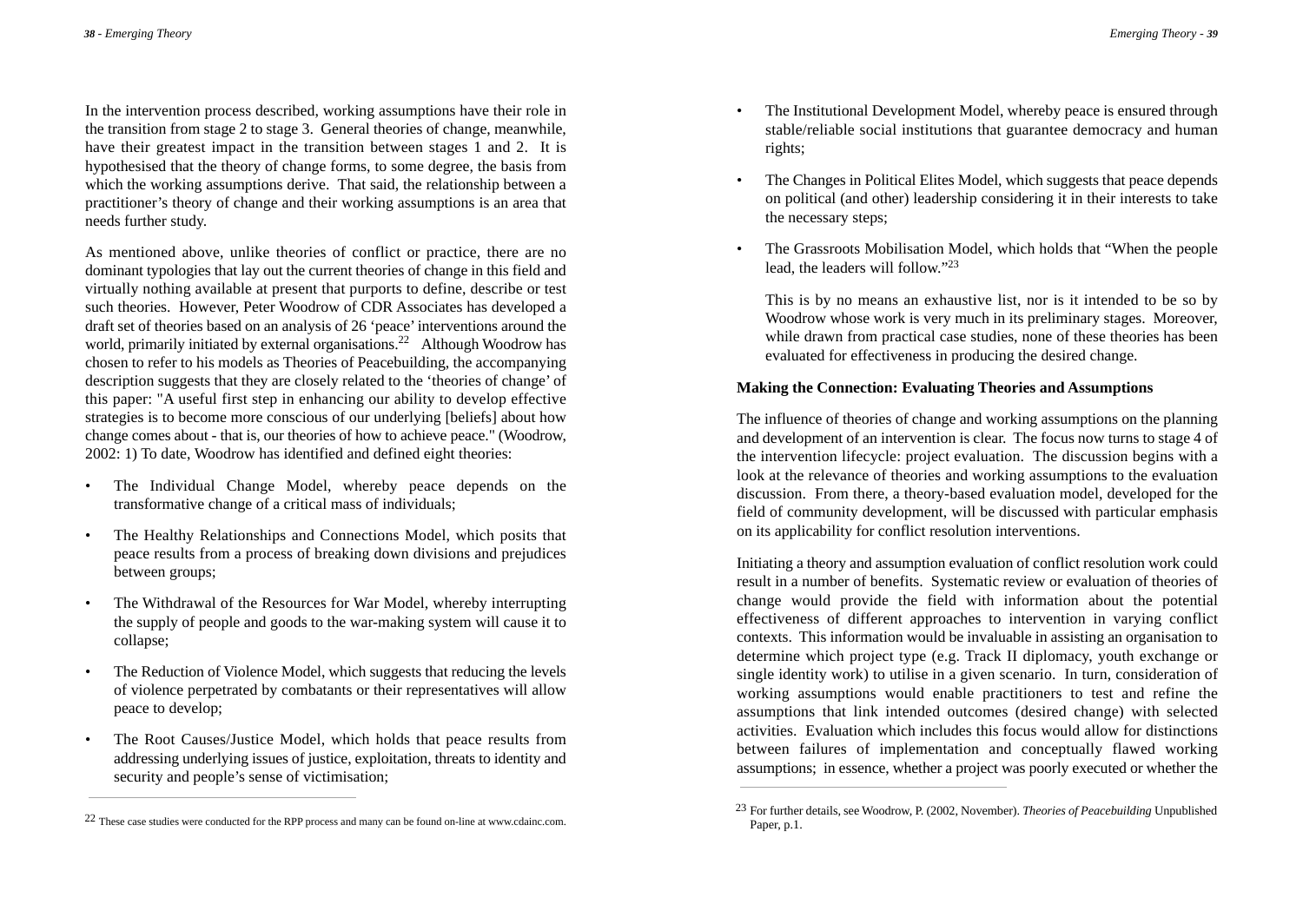ideas of why activity *x* would create change *y* were inaccurate. This knowledge could then be applied to develop more effective programming.

Theories of change and working assumptions are relevant to an evaluation discussion in a second important way. Evaluators themselves come to the job with established theories and assumptions, which can affect the evaluation design and subsequent analysis. Efforts should be made to uncover these preconceived notions in order to minimise unintended effects on the evaluation (Strimling, 2002). In addition, as will be discussed below, evaluators can also play a significant role in facilitating the process whereby practitioners identify their own theories and assumptions. This facilitation can prove difficult for many practitioners (Connell and Kubisch, 1996), and evaluators' own notions need to be kept in check so as to avoid 'leading' the stakeholders down an inaccurate path.

### **Theory Based Evaluation - An Approach for Consideration**

Indications throughout the conflict resolution field suggest that it has evolved to a point where it is now ready to turn inward and examine its own theories and working assumptions. Although not developed with conflict resolution interventions in mind, theory-based evaluation (TBE) has considerable potential for the field in this endeavour. In essence, TBE explores 'how and why an initiative works.'(Connell and Kubisch, 1996: 1). These ideas are, to date, not articulated in much of the field's work.

The use of the term 'theory'in the name of this approach differs from the way in which it has been defined in this paper. For Weiss, the founder of this approach, a theory is the 'set of hypotheses upon which people build their program plans' (Weiss, 1998: 55). With this, she combines both beliefs and assumptions in one concept. Although she shares the concern that the use of the term 'theory' could confuse interpretations of this approach if readers infer from the term a complex and interrelated set of propositions, she nonetheless continues to use it. Conversely, this article argues for a differentiation between beliefs as part of an individual's overarching theory of change and working assumptions as the more specific ideas that drive actions. Despite this, Weiss's use of theory of change to signify both beliefs and assumptions will be followed for the ensuing discussion on theory-based evaluation. One of the outstanding questions for the TBE method is indeed how one might adapt it to recognise that differences exist between the two in conflict resolution.

The idea of theory-guided programme evaluation was introduced by Weiss in 1971 and has been elaborated on by a number of different scholars since.<sup>24</sup> TBE asserts that an intervention can be broken into its component activity parts and the working assumptions that connect each activity to its desired outcome (change) can be hypothesised. The evaluation activity then collects data to identify how well each step of the sequence is borne out. 'The evaluation should show which of the assumptions underlying the program break down, where they break down, and which of the several theories underlying the program are best supported by the evidence.'(Weiss, 1997: 2). By focusing on how change is actually being generated, it is possible to tease out what is really working in specific situations and under certain circumstances.

Although theory-based evaluations utilise classic research methodologies, to date there is not a dominant application of the theory-based approach; nor is there one single method for uncovering the theory of change underpinning an intervention.<sup>25</sup> Connell and Kubisch (1996), considering Comprehensive Community Initiatives, have developed one way of applying TBE. Their three-stage application includes:

- 1) Surfacing and articulating a theory of change,
- 2) Measuring a project's activities and intended outcomes, and
- 3) Analysing and interpreting the results of an evaluation, including their implications for adjusting the initiative's theory of change and its allocation of resources.

Stage 1 - surfacing and articulating a theory of change - requires its own process. 'The evaluator starts by defining long-term objectives and works backwards from the endpoint through the steps required to get there. Early stages or intermediate objectives are then established for each step, so that the programme can be evaluated and if necessary modified, at any [time].'(Sefton, 2000: 14). The next phase is to identify the causal link - why activities result in certain outcomes - known as the theory of change.

<sup>24</sup> In particular Huey-tshy Chen, who has been working on theory-driven evaluation approaches since 1981. See also Connell and Kubisch (1996).

<sup>&</sup>lt;sup>25</sup> There is limited literature available that directly articulates means to apply theory-based evaluations.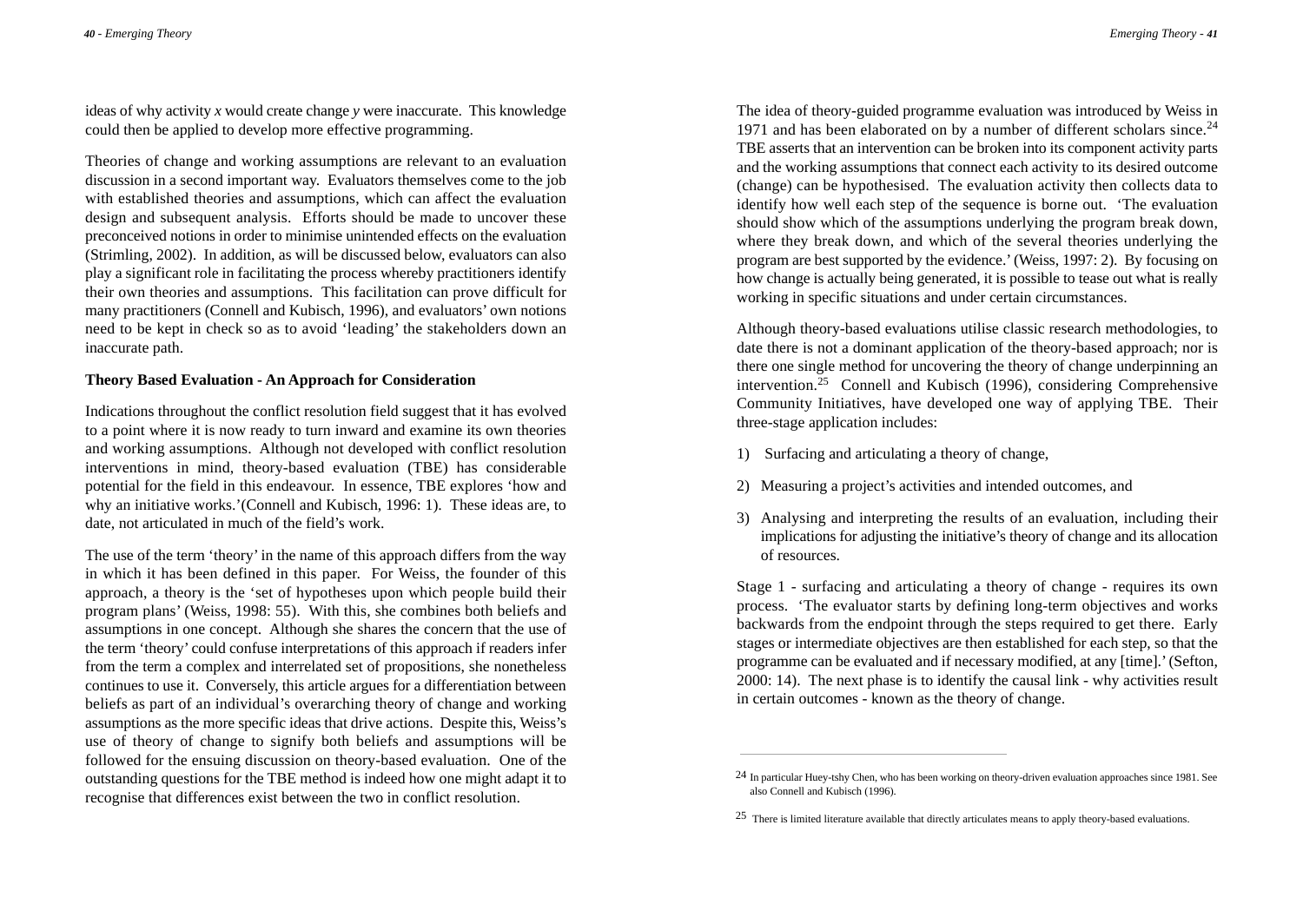This evaluation approach offers a range of advantages to those engaged in the process. Those that are particularly relevant to the conflict resolution field or address current challenges for the evaluation of interventions will be explored here.

As Church and Shouldice discuss in *The Evaluation of Conflict Resolution Interventions: Framing the State of Play (2002)*, the challenges associated with measuring the outcomes and impact of conflict resolution interventions are often revisited. Theory-based evaluation offers in-roads to three of these challenges. First, funding parameters often encourage short-term projects, with evaluations conducted before the intended impact is anticipated to have taken effect. The TBE evaluation approach, however, 'provides early indications of program effectiveness' and need not wait for final outcomes to appear or fail to appear.'(Weiss, 1998: 60). By breaking down the project into its component activities the evaluator can examine the intermediate stages to determine if they are progressing as anticipated and can therefore give an indication of whether the intended final outcomes will result. Second, the focus on intermediate steps builds adaptability into project design (Hughes and Traynor, 2000: 43), something that the constantly changing context of conflict situations requires. Third, as TBE considers how and why effects occur, it decreases - although does not entirely eradicate - the challenge of causation that agencies face when attempting to identify whether their project provided the impetus for the identified change (Weiss, 1998; Connell and Kubisch, 1996).

This approach also offers insight into how agencies in the field can decrease or neutralise unintended effects. 'As very few evaluators indicated that they currently look for unintended impacts as part of their strategy, the first challenge is to ascertain effective means of scanning for unintended effects of interventions, both during the course of the project and during the evaluation phase.'(Church and Shouldice, 2002: 49). While uncovering the theories that underpin programs, the evaluator can also facilitate the participants to reflect on theories that would explain unintended consequences. Discussing an unplanned or unwanted chain of events that the program may instigate could allow the agency to take steps to reduce or avoid consequences (Weiss, 1998).

Finally, when instigated early in the intervention, TBE can enrich planning and implementation because it encourages stakeholders to specify intended outcomes and the activities needed to achieve those outcomes, and to incorporate potentially relevant external factors (Connell and Kubisch, 1996). From the outset, this can expose contradictions between colleagues that may be detrimental to a programme's success (Weiss, 1998).

As ever, with advantages come disadvantages. Two of particular salience to the conflict field will be discussed. First, the generation of theories of change can be a difficult process. One of the suggested methods is to offer the practitioners involved a series of hypotheses as a starting point. In order to develop these hypotheses, the evaluator needs to have expertise in three areas; conflict resolution processes, evaluation research methods and the theory-based evaluation approach. As the meeting in Northern Ireland indicated, finding evaluators with the first two areas of expertise is difficult enough. Adding a third variable will further decrease the pool of qualified candidates. Second, those who propose this model acknowledge that it is a data and research intensive exercise, requiring practitioners to have not only the time to participate in the evaluation but also considerable finances to support an evaluator on a long-term basis. Excess time and money are two things that agencies working on conflict rarely have.

Despite these challenges, theory-based evaluation is a step in the right direction. Evaluating theories of change and working assumptions could provide catalysts that propel the field through its own evolution. There are many outstanding questions related both to the model proposed in the beginning of this section and to how theory-based evaluation would hold up when applied to conflict interventions. Exploration into both will serve to push the field forward.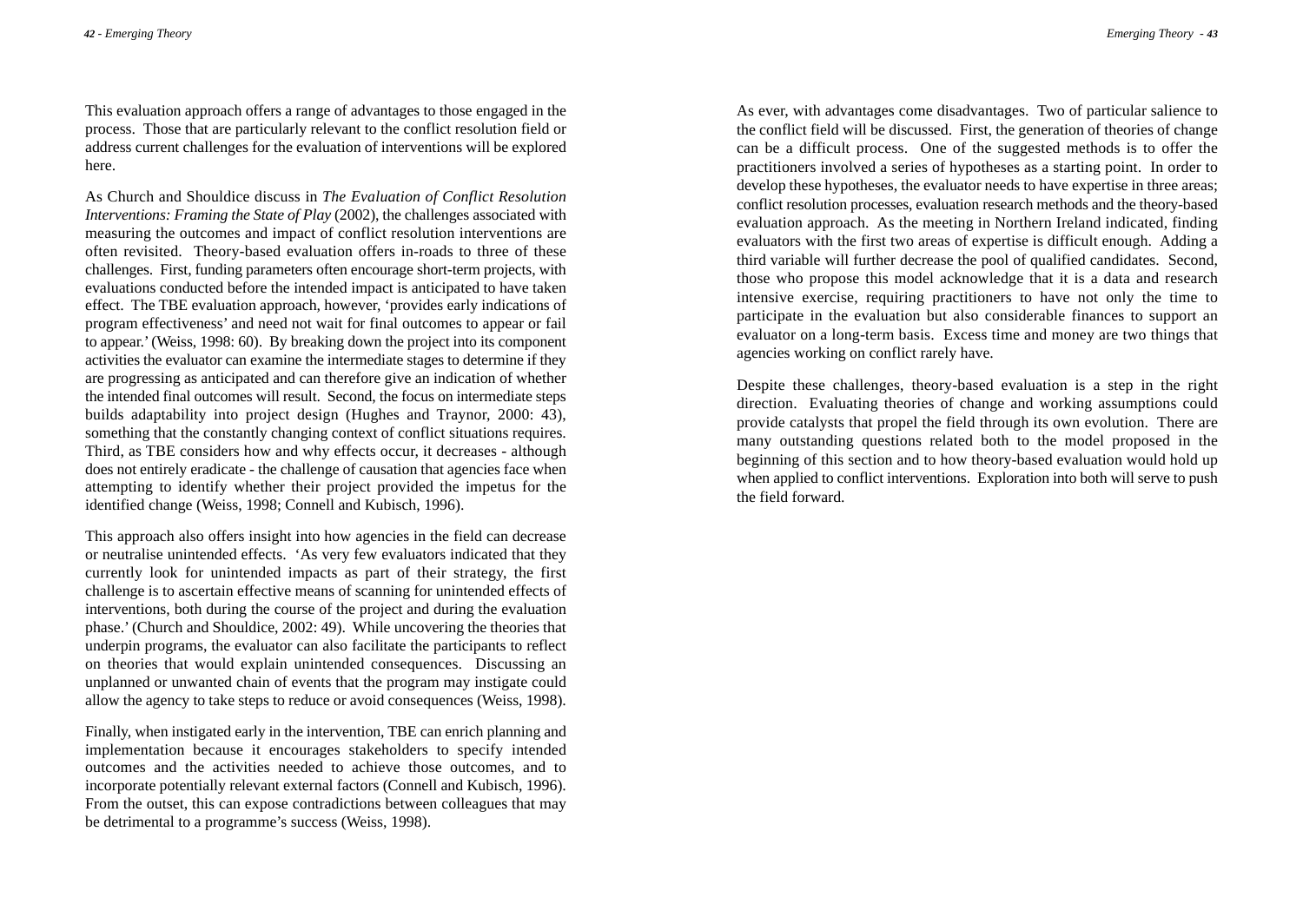## CONCLUSION

Sufficient experience in the design and implementation of conflict resolution interventions has now been acquired to encourage more criticism of how the interventions are conducted and more sophisticated analysis of their effects. Phase Two of INCORE's research project on the evaluation of conflict resolution interventions sought to explore some of the questions and challenges associated with improving the methods of assessing the effects of the field's work. Through this exploration four crosscutting themes - two practice and two theory - emerged that are significant to the discussion of a number of these challenges. This paper aims to document those discussions and contribute to further research and analysis.

Many of the issues related to emerging practice concentrate on decisions that are taken throughout the evaluation process. Those involved in the evaluation make many choices - such as the type of evaluator they wish to have or the level of engagement of the evaluator - which will ultimately affect the utility and appropriateness of the information that is uncovered. As discussed in the section entitled Politics: The Invisible Hand, these choices are sometimes made out of ignorance or ease rather than a conscious decision based on an analysis of options. Stakeholders must become more aware of the possibility for these aspects to influence the evaluation and see the potential to make critical decisions that can improve the evaluation process and its findings.

From the perspective of emerging theory, as a field, CR needs to examine the theoretical foundations on which much of the work is based. Although the possibility of discovering that some approaches are not as effective as has been believed has created both a fear and an avoidance of evaluation by many practitioners, it remains an important next step to refining the way in which the work is currently done. It is particularly important to determine if project underachievement is due to poor implementation or is a result of conceptual inaccuracies in its design.

There are many subtle differences in the theories involved in the delivery of conflict resolution programmes - from theories of conflict and theories of conflict resolution to theories of practice and theories of change. The language and analysis used in discussions of theory must be deepened to reflect this complexity. It is only through a better understanding of the multiple theories that operate throughout the project lifecycle and affect the programmatic choices made at the field level that practice will be improved.

Evaluation has, to date, provided some useful information, yet it remains severely under-utilised and often overly simplistic. Through consideration of more of the complex factors that influence evaluation, the CR field will be able to produce better and more nuanced evaluations of its work that will serve to improve both practice and theory.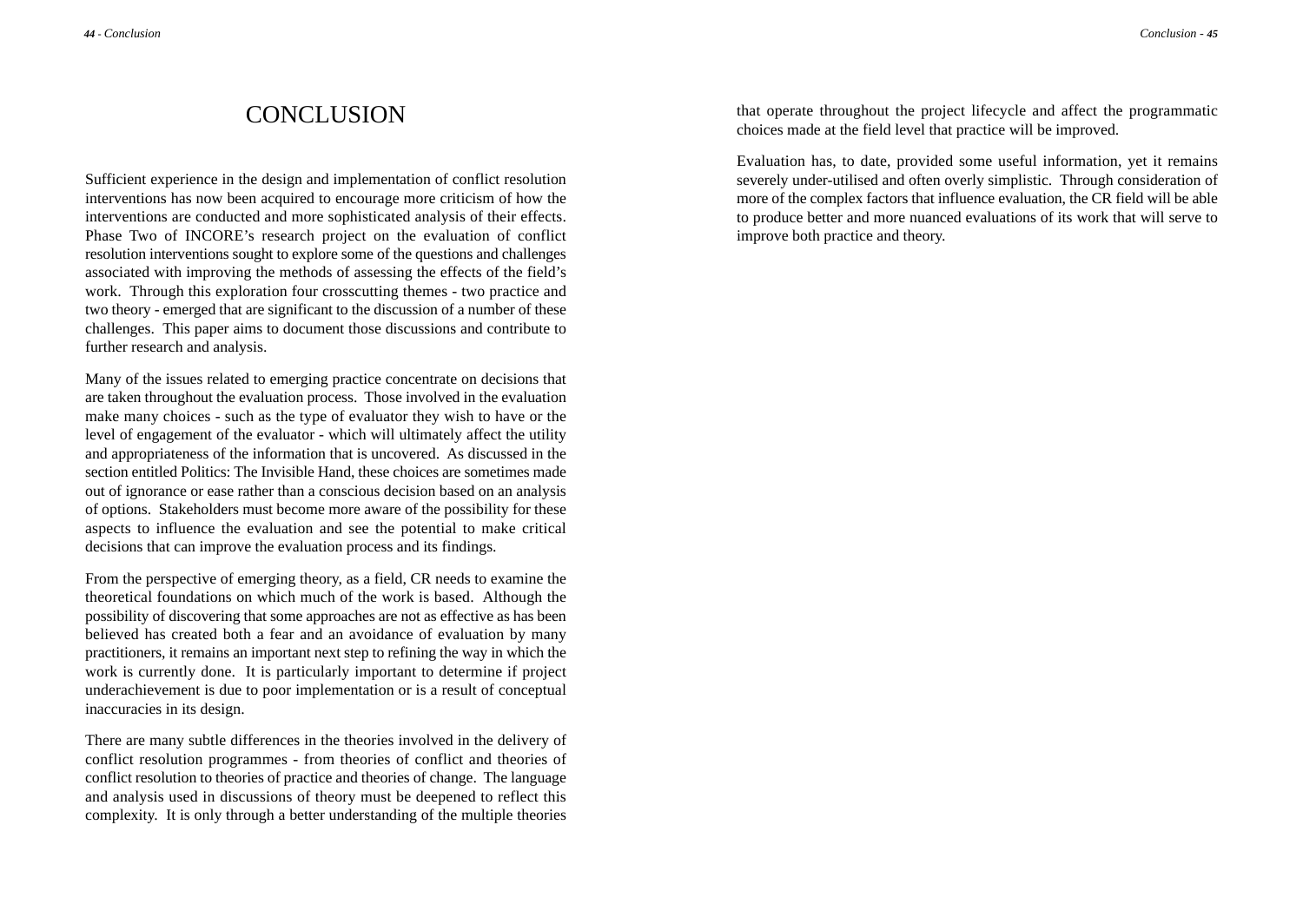# APPENDIX 1 Research Resources: Evaluation and Theories of Change

### Techniques included:

- **Generalised keyword web-searches.**
- **Reviews of publication lists of key academic institutions:**
- Bradford
- ICAR/GMU
- LSE CADU
- Tufts Fletcher School of Law and Diplomacy

### • **Reviews of conflict NGO websites:**

- Berghof Centre
- Clingendael (including their Conflict Research Unit)
- International Alert
- IPA
- RPP
- Saferworld

## • **Consultation of library catalogues**

- British Library of Development Studies
- The LSE
- Oxford
- Queens University (Belfast)
- University of Ulster

• **Keyword and index searches for 15 online conflict resolution**

## **journals**

- ACCORD: African Journal in Conflict Resolution
- Accord: conflict trends
- Community Development Journal
- Conflicts and Change
- Cooperation and Conflict
- International Affairs
- International Journal On World Peace
- Journal of Conflict Resolution
- Journal of Peace and Change
- Journal of Peace Research

## - Negotiation Journal

- Online Journal of Peace and Conflict Resolution
- Peace and Conflict Studies
- Peace Research Abstracts Journal
- Research in Social Movements
- Security Dialogue
- **Exploration of Development gateways reached via the IDS website**
- ELDIS
- Global Development Network
- International Institute for Sustainable Development Guide (Civil Society)
- Id21
- Participation Resource Centre and Bridge

• **15 emails to "thinkers" in the field and contacts who emerged during the research process.**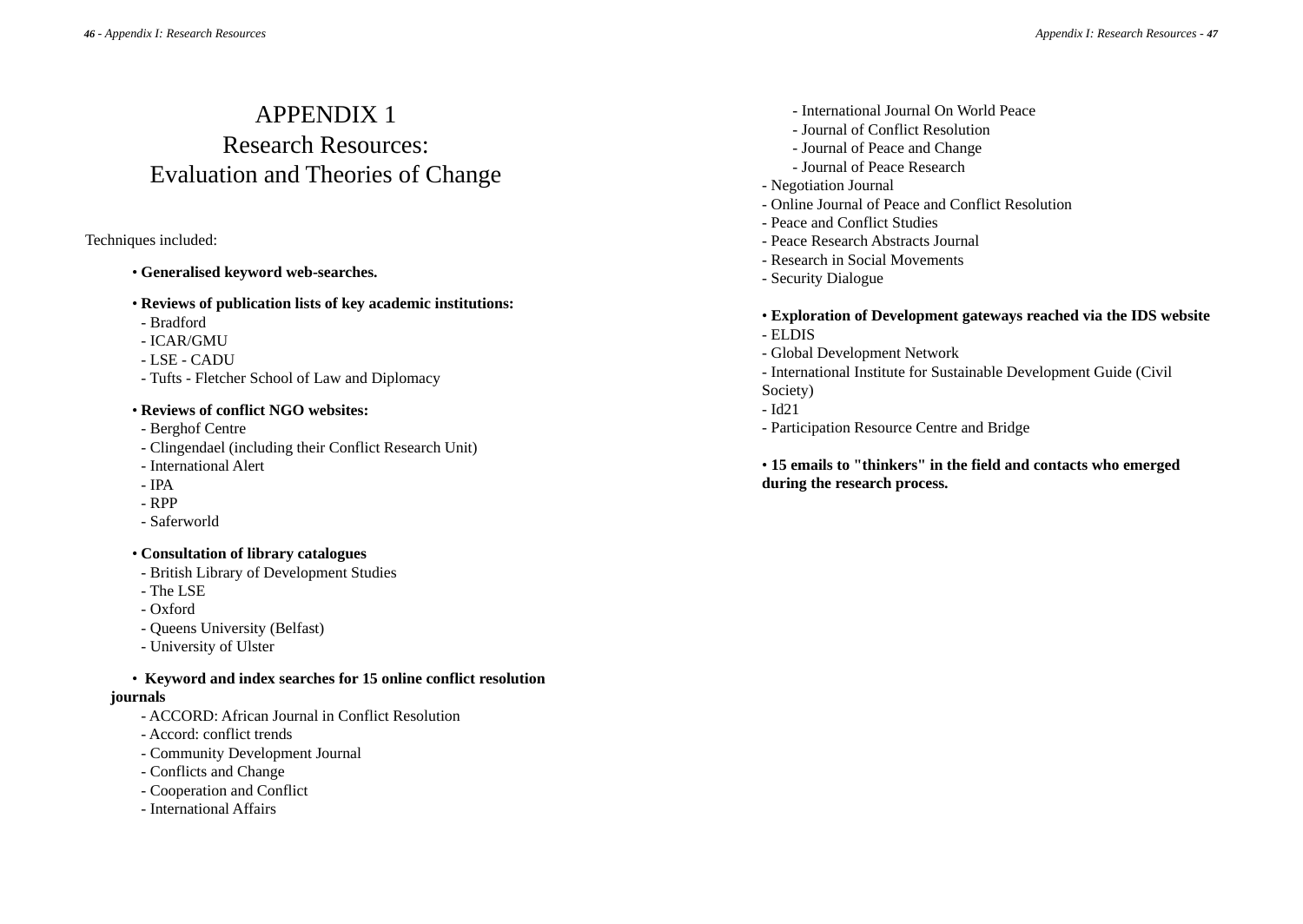# APPENDIX II: Participant Directory Conflict Resolution & Evaluation Meeting Northern Ireland, 4-5 July 2002

**Amr Abdalla** - Affiliate Assistant Professor, The Programme on Peacekeeping Policy, George Mason University. Nationality: Egyptian, Country of Residence: US

**Alexander Austin** - Associate Researcher, Berghof Research Centre for Constructive Conflict Management. Nationality: British, Country of Residence: Germany

**Erin Baines** - Social Science & Humanities Research Council, Post-Doctoral Fellow, Institute for International Relations, Liu Centre for the Study of Global Issues, University of British Columbia. Nationality: Canadian, Country of Residence: Canada

**Juliana Birkhoff** - Independent Scholar, Mediator, Facilitator & Trainer. Nationality: Canadian, Country of Residence: US

**Emery Brusset** - Director, Channel Research Ltd. Nationality: French, Country of Residence: France

**Kenneth Bush** - Assistant Professor of Conflict Studies, Masters Program in Conflict Studies, St.Paul University, Ottawa, Canada. Nationality: Canadian, Country of Residence: Switzerland

**Cheyanne Church** - Director, Policy and Evaluation Unit, INCORE. Nationality: Canadian, Country of Residence: Northern Ireland

**Madeline Church** - Network Coordinator, ABColumbia Group. Nationality: British, Country Experience: Colombia

**Kevin Clements** - Secretary General, International Alert. Nationality: New Zealander, Country of Residence: UK

**Mari Fitzduff** - Professor of Conflict Studies, The University of Ulster, Director of UNU/INCORE. Nationality: Irish, Country of Residence: Northern Ireland

**Maria Patricia González Chávez** - Independent Consultant. Nationality: Guatemalan, Country of Residence: Guatemala

**Jonathan Goodhand** - Lecturer, Development Practice, Department. Development Studies, School of Oriental and African Studies. Nationality: British, Country of Residence: UK

**Cathy Gormley-Heenan** - Research Development Officer, Community Relations Council. Nationality: Northern Irish, Country of Residence: Northern Ireland

**Mark Hoffman** - Lecturer in International Relations, London School of Economics. Nationality: US, Country of Residence: UK

**Tony Langlois** - Funding and Development Programme. Nationality: British, Country of Residence: Northern Ireland

**Judith Large** - Independent Consultant. Nationality: British, Country of Residence: UK

**Ronald Lucardie** - Policy Officer, Department for Quality Assurance & Strategy, CORDAID. Nationality: Filipino, Country of Residence: Netherlands

**Bulelwa Makalima** - Africa Programmes Manager, Acting Manager for National Programmes, Centre for Conflict Resolution, Cape Town. Nationality: South African, Country of Residence: South Africa

**Cathie McKimm** - Arts Officer, Down District Council. Nationality: Northern Irish, Country of Residence: Northern Ireland

**Barbara Merson** - Major Gifts Director, American ORT. Nationality: American, Country of Residence: US

**Sarah Parker** - Evaluation Coordinator, Cooperation Ireland. Nationality: American, Country of Residence: Republic of Ireland

**Juliet Prager** - Deputy Trust Secretary, Joseph Rowntree Charitable Trust. Nationality: British, Country of Residence: UK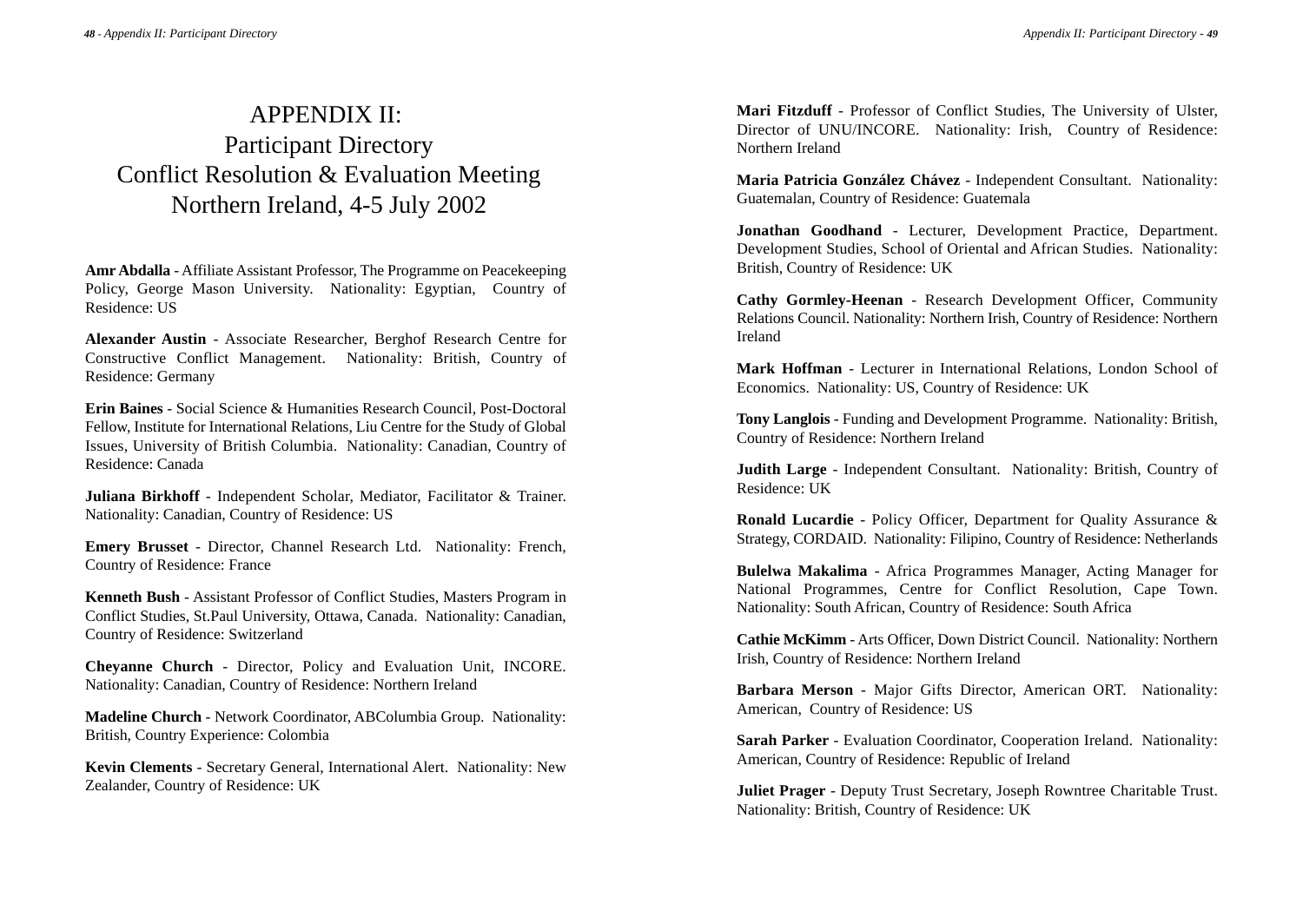**Marc Ross** - William Rand Kenan, Jr. Professor. Political Science, Bryn Mawr College. Nationality: American, Country of Residence: US

**Julie Shouldice** - Post-Graduate Student, Magee College, University of Ulster. Nationality: Canadian, Country of Residence: Northern Ireland

## BIBLIOGRAPHY

Appelbaum, R.P. (1970). *Theories of social change*. Chicago: Markham Publishing Co.

Arthur, P. (2000). *Special relationships: Britain, Ireland and the Northern Ireland problem*. Belfast: Blackstaff.

Bennis, W.G., Benne, K.D. and Chin, R. (1989). *The Planning of Change* (4th Ed.) USA: Holt, Reinhart & Winston.

Chin, R. and Benne, K.D. (1989). 'General Strategies for Effecting Changes in Human Systems.' In Bennis, W.G., Benne, K.D. and Chin, R. (1989) *The Planning of Change* (4th Ed.) USA: Holt, Reinhart & Winston.

Church, C. and Shouldice, J. (2002). *Evaluating Conflict Resolution Interventions: Framing the State of Play*. Derry/Londonderry: International Conflict Research (INCORE).

Conflict Resolution Evaluation Meeting: Session Summaries. (2002). [On-line] Available Internet:

http://www.incore.ulst.ac.uk/home/publication/conference/Summary.pdf

Connell, J.P. and Kubisch, A.C. (1996). 'Applying a Theory of Change Approach to the Evaluation of Comprehensive Community Initiatives: Progress, Prospects, and Problems. In Fulbright-Anderson, K., Kubisch, A.C. and Connell, J.P. (Eds.) (1999). *New Approaches to Evaluating Community Initiatives, Volume 2: Theory, Measurement and Analysis.* Washington, DC: Aspen Institute.

Connell, J.P., Kubisch, A.C., Schorr, L.B. and Weiss, C.H. (Eds.) (1995). *New Approaches to Evaluating Community Initiatives, Volume 1: Concepts, Methods and Contexts* Washington, DC: Aspen Institute.

Fisher, S., Abdi, D.I., Ludin, J., Smith, R., Williams, Steve and Williams, Sue. (2000). *Working with Conflict: Skills and Strategies for Action.* London: Zed Books in association with RTC.

Fulbright-Anderson, K., Kubisch, A.C. and Connell, J.P. (Eds.) (1999). *New Approaches to Evaluating Community Initiatives, Volume 2: Theory, Measurement and Analysis.* Washington, DC: Aspen Institute.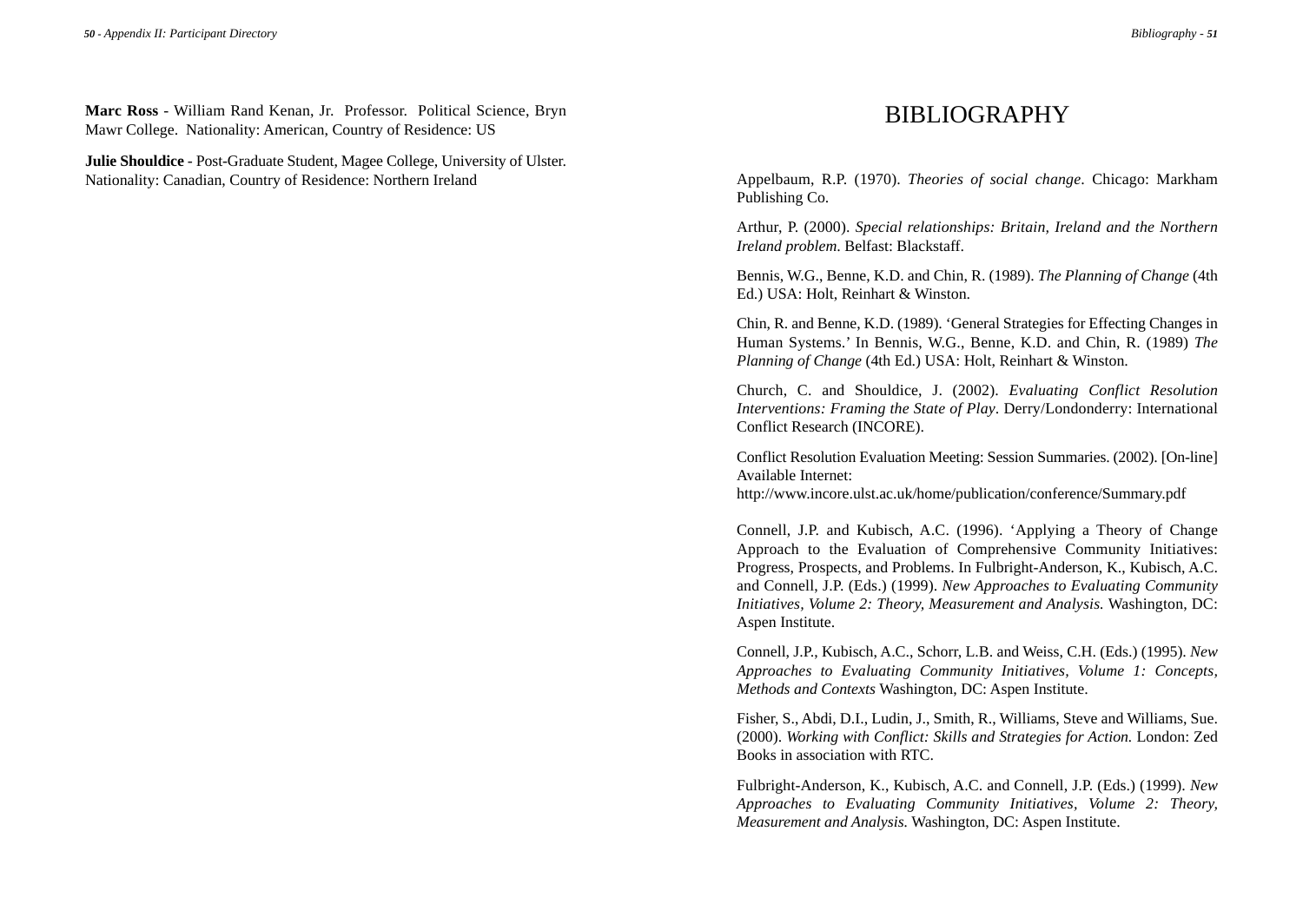Hughes, M. and Traynor, T. (2000). 'Reconciling Process and Outcome in Evaluating Community Initiatives' *Evaluation volume 6, number 1.*

Kelman, H.C. (1995, January). 'Contributions of an Unofficial Conflict Resolution Effort to the Israeli-Palestinian Breakthrough.'*Negotiation Journal*, 19-27.

Kelman, H.C. (no date). *The Contributions of Non-Governmental Organizations to the Resolution of International Conflicts: An Approach to Evaluation.* Massachusetts: Harvard University.

Lippitt, Watson and Westley, (1958). *The Dynamics of Planned Change.* USA: Hardcourt, Brace and World, Inc.

London, S. (1996, June). 'Understanding Change: The Dynamics of Social Transformation' [On-line]. Available Internet: http://www.scottlondon.com/reports/change.html

Ross, M.H. (2000). 'Creating the conditions for peacemaking: theories of practice in ethnic conflict resolution' *Ethnic and Racial Studies, volume 23, number 6*, 1002-1034.

Ross, M.H. (2001). *Conceptualizing Success in Conflict Resolution Interventions: Evaluation Guidelines.* Prepared for Presentation to the Annual Meeting of the International Society for Political Psychology, Cuernavaca, Mexico.

Sefton, T. (2000, November). 'Getting Less for More: Economic Evaluation in the Social Welfare Field.' CASE paper 44. [On-line]. Available Internet: http://www.sticerd.lse.ac.uk/case/CP/CASEpaper44.pdf

Spencer, T. (1998). *A Synthesis of Evaluations of Peacebuilding Activities Undertaken by Humanitarian Agencies and Conflict Resolution Organizations.* London: Active Learning Network on Accountability and Performance in Humanitarian Assistance (ALNAP).

Strimling, A. (2000, May). *Impact Evaluation Framework* Draft paper.

Weiss, C. (1995). 'Nothing as Practical as Good Theory: Exploring Theory-Based Evaluation for Comprehensive Community Initiatives for Children and Families.'In Connell, J.P., Kubisch, A.C., Schorr, L.B. and Weiss, C.H. (Eds.) (1995) *New Approaches to Evaluating Community Initiatives, Volume 1: Concepts, Methods and Contexts* Washington, DC: Aspen Institute.

Weiss, C. (1997). 'How can theory-based evaluation make greater headway?' *Evaluation Review, volume 21, number 4*, 501-524.

Weiss, C. (1998). *Evaluation.* (2nd Ed.) Upper Saddle River, NJ: Prentice Hall.

Woodrow, P. (2002, November). *Theories of Peacebuilding.* Draft paper.

Zaltmann, G., Kotler, P. and Kaufman, I. (1972). *Creating Social Change.* USA: Holt Reinhart & Winston.

*Meeting participants referred to in the document:*

Abdalla, Amr Austin, Alexander Birkoff, Juliana Brusset, Emery Bush, Kenneth Church, Madeline Clements, Kevin Fitzduff, Mari Goodhand, Jonathan Gormley-Heenan, Cathy Hoffman, Mark Langlois, Tony Makalima, Bulelwa McKimm, Cathie Merson, Barbara Parker, Sarah Ross, Marc Howard